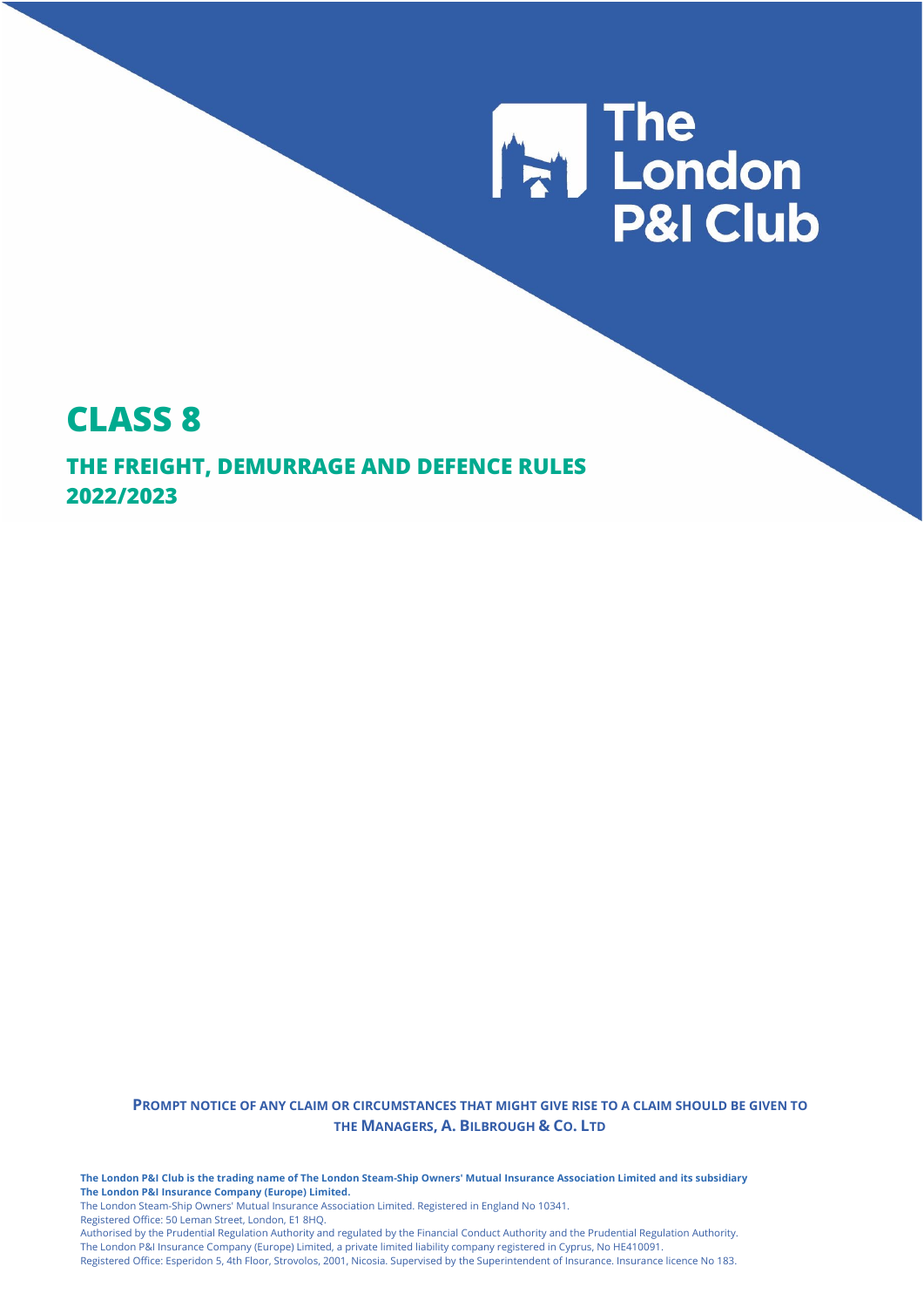ondon

 Reserves Investments

 Notices Forbearance

Provision for Expenses

Jurisdiction and Law

### **CLASS 8 THE FREIGHT, DEMURRAGE AND DEFENCE RULES 2022/2023**

#### **SUMMARY OF CLASS 8 RULES**

- Introductory
- Calls and Premiums
- Right to Recover
- Unreasonable Conduct
- Application for Insurance and Conditions
- Certificates of Entry and Endorsement Slips
- Less than full tonnage entered
- Classification, Inspections of Ships and Statutory Requirements
- Risks Covered
- Limitations on Cover
- Other Insurances
- Exclusion of damage to entered Ship, loss of hire, sanctions, etc.
- Illegal, Hazardous or Improper Adventures
- Moneys recovered for Assureds
- Collision cases
- Obligation of the Assured in respect of claims
- Failure to give Advice
- Time-Bar
- Bail
- Powers of the Association relating to the handling and settlement of claims
- Settlement of claims
- Co-Assureds and Other Assureds
- Affiliates and Associates
- Fleet Entries
- Assignment
- Period of Insurance, Termination by Contractual Notice and Novation
- Termination upon Sale, Loss, etc.
- Termination upon Insolvency or Liquidation
- Termination
- Reinsurances
- Annual and Supplementary Calls
- General Increase or Reduction in Calls
- Closing of Policy Years
- Payment of Calls and Premiums
- Release Calls
- Laid-Up Returns

**The London P&I Club is the trading name of The London Steam-Ship Owners' Mutual Insurance Association Limited and its subsidiary The London P&I Insurance Company (Europe) Limited.**

The London Steam-Ship Owners' Mutual Insurance Association Limited. Registered in England No 10341.

Registered Office: 50 Leman Street, London, E1 8HQ.

Authorised by the Prudential Regulation Authority and regulated by the Financial Conduct Authority and the Prudential Regulation Authority.

The London P&I Insurance Company (Europe) Limited, a private limited liability company registered in Cyprus, No HE410091.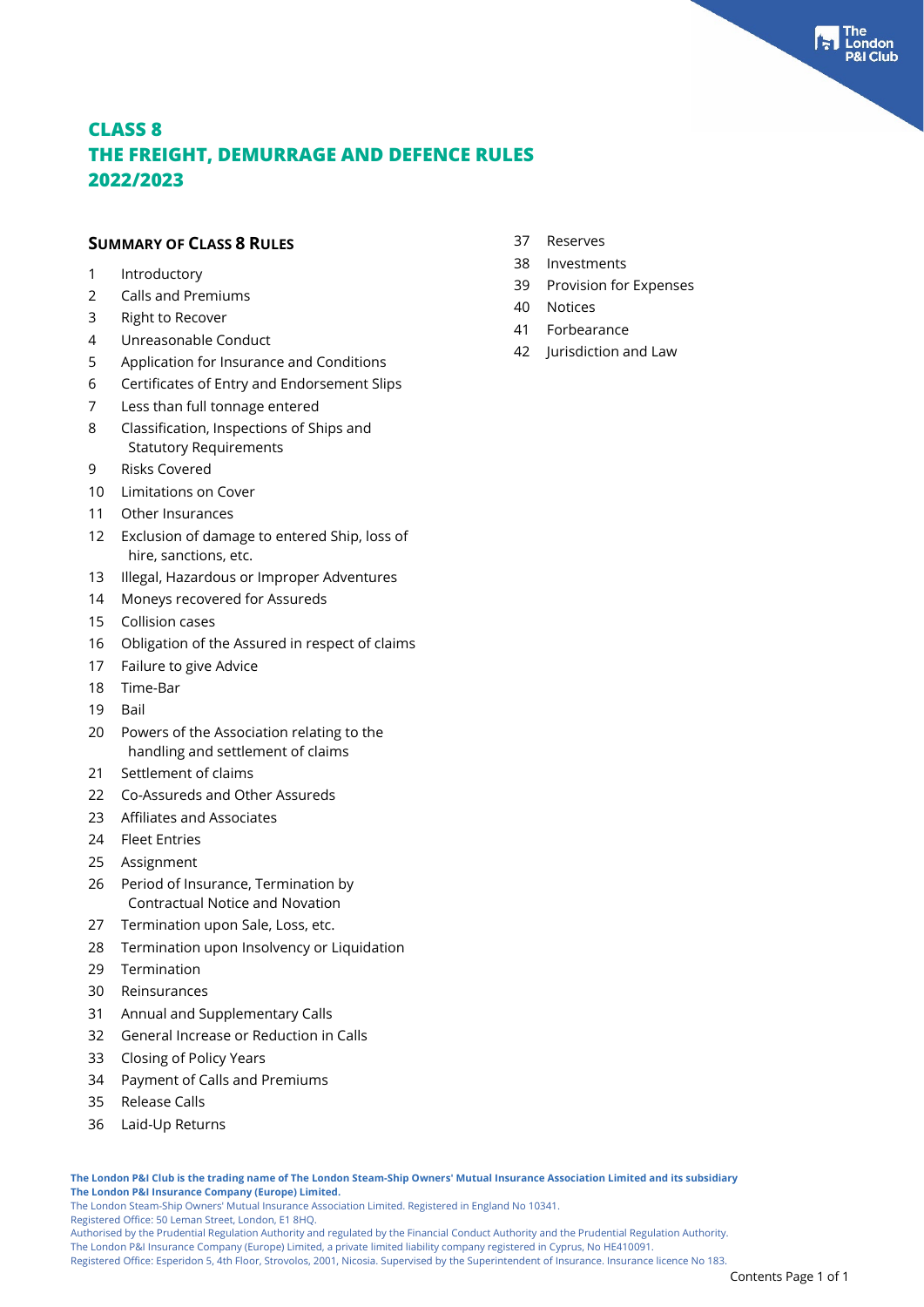#### **RULE 1 – INTRODUCTORY**

**1.1** In these Rules, unless the context requires otherwise:

| "Annual Call"          | means an annual call levied pursuant to Rule 31.2;                                                                                                                                                                                                                                                                                                                                                                                                                                                                                                                                                                                                                  |
|------------------------|---------------------------------------------------------------------------------------------------------------------------------------------------------------------------------------------------------------------------------------------------------------------------------------------------------------------------------------------------------------------------------------------------------------------------------------------------------------------------------------------------------------------------------------------------------------------------------------------------------------------------------------------------------------------|
| "the Articles"         | means the Articles of Association of the Association in force from time to<br>time;                                                                                                                                                                                                                                                                                                                                                                                                                                                                                                                                                                                 |
| "the Association"      | means The London Steam-Ship Owners' Mutual Insurance Association<br>Limited, a company limited by guarantee registered in England under<br>number 10341;                                                                                                                                                                                                                                                                                                                                                                                                                                                                                                            |
| "Assured"              | means a person whose application for insurance within this Class of any<br>interest in a Ship has been accepted by the Association and includes, for<br>the avoidance of doubt, a Principal Assured, a Co-assured, an Other<br>Assured and persons with Fixed Premium Entries;                                                                                                                                                                                                                                                                                                                                                                                      |
| "Board"                | means the board of Directors for the time being of the Association;                                                                                                                                                                                                                                                                                                                                                                                                                                                                                                                                                                                                 |
| <b>Brexit Event</b>    | has the meaning given in Rule 1.14;                                                                                                                                                                                                                                                                                                                                                                                                                                                                                                                                                                                                                                 |
| "Call"                 | means a call levied pursuant to these Rules;                                                                                                                                                                                                                                                                                                                                                                                                                                                                                                                                                                                                                        |
| "Certificate of Entry" | means a certificate issued by the Association pursuant to Rule 6;                                                                                                                                                                                                                                                                                                                                                                                                                                                                                                                                                                                                   |
| "Charterer"            | means any Assured who has an interest in a Ship other than as an owner<br>or disponent owner; and, subject to the terms and conditions as agreed<br>by the Managers in writing and as provided for in the Certificate of Entry,<br>may include inter alia an Assured engaged in time charters, voyage<br>charters, space charters, slot charters, slot swaps, slot contracts, freight<br>forwarding contracts, contracts of affreightment, shipping and/or trading<br>and/or receiving cargo, and pool operations. For the purposes of Rule 9,<br>the term 'entered ship' shall be deemed to mean any Ship on which cargo<br>has been, is, or is yet to be carried; |
| "Class"                | means a class of the Association and "this Class" means Class 8, the Freight,<br>Demurrage and Defence Class of the Association;                                                                                                                                                                                                                                                                                                                                                                                                                                                                                                                                    |
| "Co-assureds"          | means Assureds whose application for insurance of their respective<br>interests in the same Ship has been accepted by the Association pursuant<br>to Rule 22.1 and "Co-assured" shall be construed accordingly;                                                                                                                                                                                                                                                                                                                                                                                                                                                     |
| "Directors"            | means the directors for the time being of the Association;                                                                                                                                                                                                                                                                                                                                                                                                                                                                                                                                                                                                          |
| "Electronic Form"      | has the meaning given in section 1168(3) of the Companies Act 2006;                                                                                                                                                                                                                                                                                                                                                                                                                                                                                                                                                                                                 |
| "Electronic Means"     | has the meaning given in section 1168(4) of the Companies Act 2006;                                                                                                                                                                                                                                                                                                                                                                                                                                                                                                                                                                                                 |
| "Endorsement Slip"     | means an endorsement slip issued by the Association pursuant to<br>Rule 6.2;                                                                                                                                                                                                                                                                                                                                                                                                                                                                                                                                                                                        |

**The London P&I Club is the trading name of The London Steam-Ship Owners' Mutual Insurance Association Limited and its subsidiary The London P&I Insurance Company (Europe) Limited.** The London Steam-Ship Owners' Mutual Insurance Association Limited. Registered in England No 10341.

Registered Office: 50 Leman Street, London, E1 8HQ.

Authorised by the Prudential Regulation Authority and regulated by the Financial Conduct Authority and the Prudential Regulation Authority.

The London P&I Insurance Company (Europe) Limited, a private limited liability company registered in Cyprus, No HE410091.

Registered Office: Esperidon 5, 4th Floor, Strovolos, 2001, Nicosia. Supervised by the Superintendent of Insurance. Insurance licence No 183.

**The** London **Club**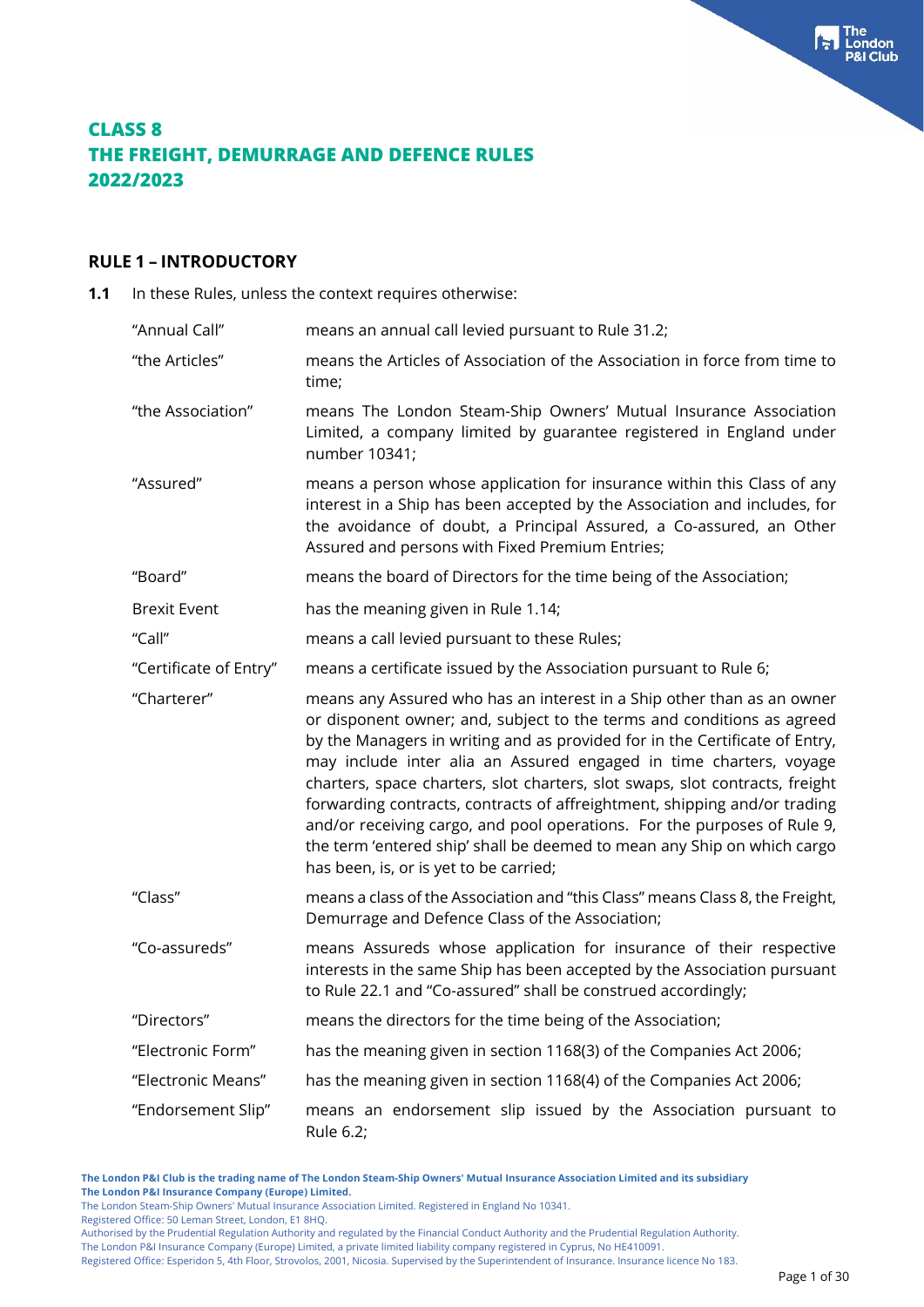| "Fixed Premium                  |                                                                                                                                                                                                                                                                                                                                                                                                                                                                                                                                                                                                                                |
|---------------------------------|--------------------------------------------------------------------------------------------------------------------------------------------------------------------------------------------------------------------------------------------------------------------------------------------------------------------------------------------------------------------------------------------------------------------------------------------------------------------------------------------------------------------------------------------------------------------------------------------------------------------------------|
| Entry"                          | has the meaning given in Rule 1.6;                                                                                                                                                                                                                                                                                                                                                                                                                                                                                                                                                                                             |
| "in writing"                    | means written, printed, lithographed, Electronic Form, or visibly expressed<br>in all or any of those or any other modes of representing or reproducing<br>words;                                                                                                                                                                                                                                                                                                                                                                                                                                                              |
| "Managers"                      | means the managers from time to time of the Association;                                                                                                                                                                                                                                                                                                                                                                                                                                                                                                                                                                       |
| "Member"                        | means an Assured who is a member of The London Steam-Ship Owners'<br>Mutual Insurance Association Limited (a company limited by guarantee<br>registered in England under number 10341), in accordance with the<br>Companies Act 2006 and the Articles of Association of such company;                                                                                                                                                                                                                                                                                                                                          |
| "Members'<br>Committee"         | means the Members' committee for the time being of the Association's<br>group;                                                                                                                                                                                                                                                                                                                                                                                                                                                                                                                                                 |
| "Other Assured"                 | means a person to whom the benefit of an Assured's insurance is agreed<br>to be extended by the Association pursuant to Rule 22.3;                                                                                                                                                                                                                                                                                                                                                                                                                                                                                             |
| "Policy Year"                   | has the meaning given in Rule 2.2;                                                                                                                                                                                                                                                                                                                                                                                                                                                                                                                                                                                             |
| "Principal Assured"             | means the Assured who is named as Principal Assured in the Certificate of<br>Entry (or any amendment thereto);                                                                                                                                                                                                                                                                                                                                                                                                                                                                                                                 |
| "Release Call"                  | means a release call charged pursuant to Rule 35.1;                                                                                                                                                                                                                                                                                                                                                                                                                                                                                                                                                                            |
| "Rules"                         | means the rules of this Class in force from time to time and "Rule" shall be<br>construed accordingly;                                                                                                                                                                                                                                                                                                                                                                                                                                                                                                                         |
| "Ship"                          | means any ship, boat, hydrofoil, hovercraft or other description of vessel<br>or structure (including a lighter, barge or similar vessel or structure under<br>construction howsoever propelled, but excluding (a) a unit or vessel<br>constructed or adapted for the purpose of carrying out drilling operations<br>in connection with oil and gas exploration or production and (b) a fixed<br>platform or fixed rig) used or intended to be used for any purpose<br>whatsoever in navigation or otherwise on, under, over or in water or any<br>part thereof or any proportion of the tonnage thereof or any share therein; |
| "Subsidiary"                    | means any subsidiary (within the meaning of section 1159 of the<br>Companies Act 2006) of The London Steam-Ship Owners' Mutual<br>Insurance Association Limited (a company limited by guarantee registered<br>in England under number 10341) providing insurance in its Freight,<br>Demurrage and Defence Class to Members; and                                                                                                                                                                                                                                                                                                |
| "Supplementary Call"            | means a supplementary call levied pursuant to Rule 31.3.                                                                                                                                                                                                                                                                                                                                                                                                                                                                                                                                                                       |
| In addition, in these<br>Rules: | words importing the singular number only shall include the plural number<br>and vice versa;                                                                                                                                                                                                                                                                                                                                                                                                                                                                                                                                    |

**The London P&I Club is the trading name of The London Steam-Ship Owners' Mutual Insurance Association Limited and its subsidiary The London P&I Insurance Company (Europe) Limited.** The London Steam-Ship Owners' Mutual Insurance Association Limited. Registered in England No 10341.

Registered Office: 50 Leman Street, London, E1 8HQ.

Authorised by the Prudential Regulation Authority and regulated by the Financial Conduct Authority and the Prudential Regulation Authority.

The London P&I Insurance Company (Europe) Limited, a private limited liability company registered in Cyprus, No HE410091.

Registered Office: Esperidon 5, 4th Floor, Strovolos, 2001, Nicosia. Supervised by the Superintendent of Insurance. Insurance licence No 183.

The<br> **Fall** London<br>
P&I Club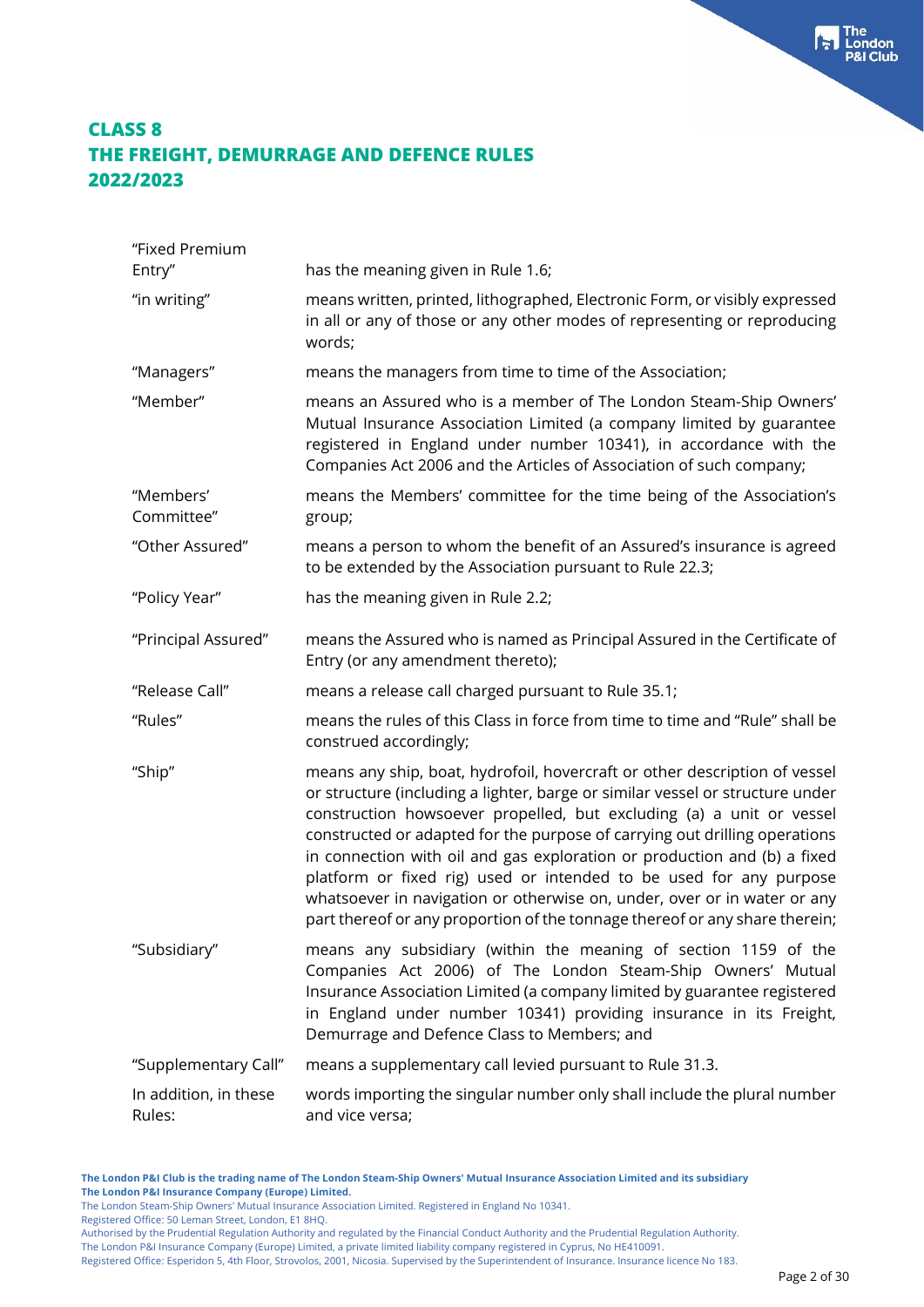words importing the masculine gender only shall include the feminine gender;

words importing persons shall include individuals, corporations, partnerships and firms (whether or not having a separate legal personality); and

the headings in these Rules are for convenience only and shall not affect their interpretation.

- **1.2** These Rules and all contracts entered into by the Association relating to any insurance afforded by the Association within this Class (which shall hereinafter be understood to include also any reinsurance which may be afforded by the Association within this Class in accordance with Rule 30.1.1) shall be subject to the Articles, and words as defined in the Articles shall have the same meaning in these Rules unless the context requires otherwise or unless they are defined differently in these Rules. Without prejudice to the generality of the foregoing, the provisions of the Articles relating to Co-assureds shall be binding on all Co-assureds notwithstanding that not all Coassureds are Members.
- **1.3** All insurance afforded by the Association within this Class and all contracts relating thereto shall be deemed to incorporate the provisions of these Rules, save insofar as those provisions are varied by any special terms which have been agreed pursuant to these Rules or amended pursuant to the powers of the Board as set out in the Articles or these Rules, and all insurance afforded by the Association is by way of indemnity save insofar as the liabilities, costs and expenses of or attributable to an Assured are discharged by the Association whether on behalf of the Assured or in consequence of the direct liability of the Association pursuant to a demand made or liability being established under any guarantee, certificate or undertaking given pursuant to the grant of authority by the Board from time to time, or any convention, direct action law, statute or regulation;
- **1.4** All insurance afforded by a Subsidiary within its Freight, Demurrage and Defence Class and all contracts relating thereto shall be deemed to incorporate the provisions of these Rules, save in so far as those provisions are varied as follows:
	- **1.4.1** unless the context requires otherwise, all references in these Rules to "the Articles" shall be to the Articles of Association (or foreign equivalent) of the relevant Subsidiary;
	- **1.4.2** unless the context requires otherwise, all references in these Rules to "the Association" shall be to that Subsidiary;
	- **1.4.3** unless the context requires otherwise, all references in these Rules to "the Rules" shall be to these Rules as varied by this Rule 1.4;
	- **1.4.4** in Rule 1.2, the final sentence shall be replaced with the following: "Without prejudice to the generality of the foregoing, the provisions of the Articles relating to Assureds and/or to Co-assureds shall be binding on all Assureds and Co-assureds notwithstanding that they are not members of that Subsidiary.
- **1.5** The standard insurance afforded by the Association within this Class is set out in Rule 9, but additional risks may be covered and whatever insurance is afforded by the Association within this

The London Steam-Ship Owners' Mutual Insurance Association Limited. Registered in England No 10341.

Registered Office: 50 Leman Street, London, E1 8HQ.

Authorised by the Prudential Regulation Authority and regulated by the Financial Conduct Authority and the Prudential Regulation Authority.

The London P&I Insurance Company (Europe) Limited, a private limited liability company registered in Cyprus, No HE410091.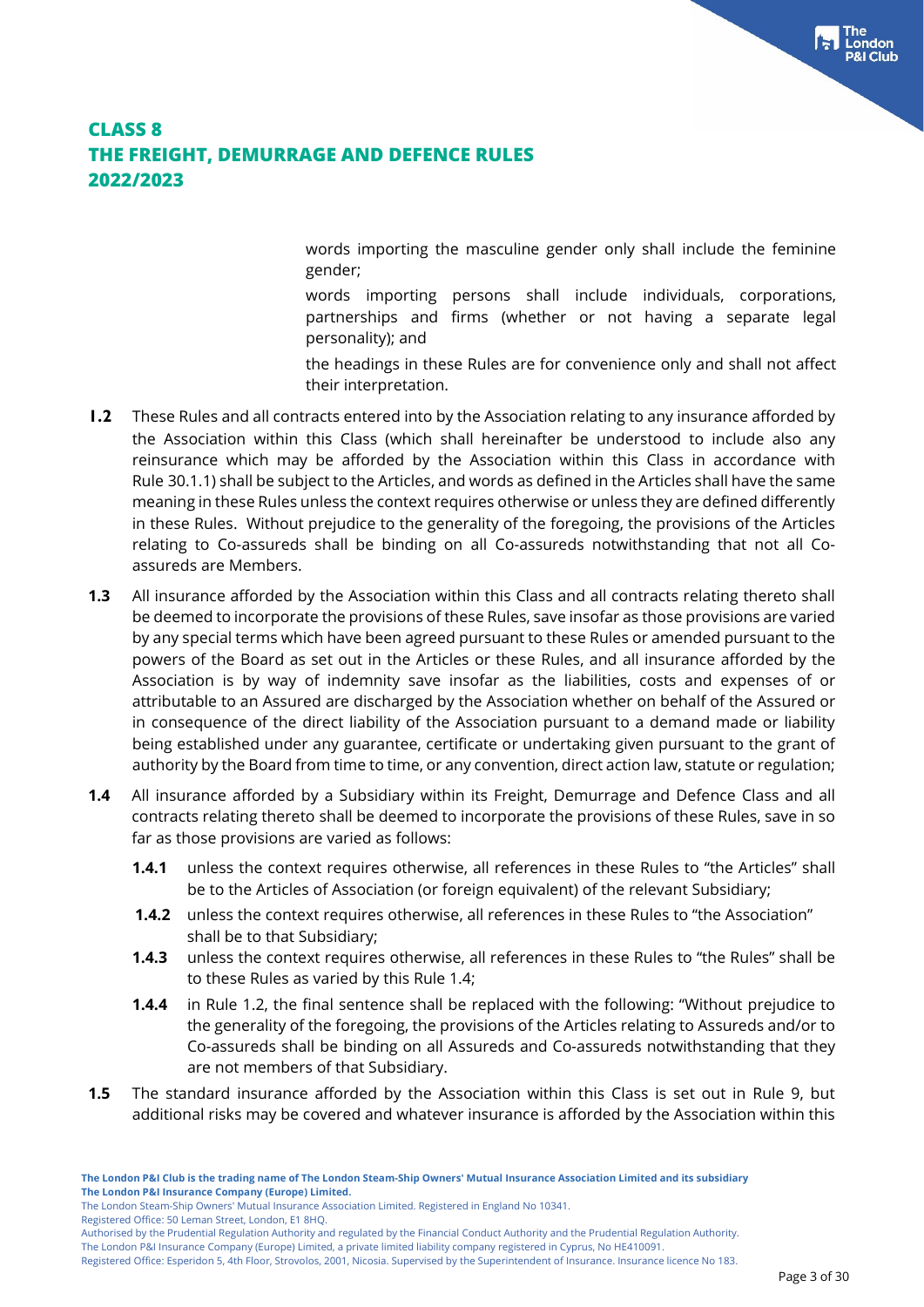Class shall always be subject to the provisos, warranties, conditions, exceptions, limitations and other terms set out in the Articles and the remainder of these Rules.

- **1.6** Notwithstanding the Articles and these Rules, an Assured may be insured within this Class on special terms that he is liable to pay a fixed premium to the Association (a "Fixed Premium Entry'') and/or upon such special terms as to the nature and extent of the risks covered, as to policy terms and conditions and otherwise howsoever as the Board may think fit, and may accept as such entries reinsurance from other insurers.
- **1.7** On acceptance by the Association of an application from any person for insurance within this Class of any interest in a Ship, that Ship shall thereupon be entered in this Class in respect of the interest of such person who (if not already) shall become a Member in this Class (and any such application shall constitute such person's agreement to become or continue as a Member in accordance with the provisions of the Companies Act 2006), and shall so continue until such time as all entries of Ships by that Assured for insurance within this Class (or the corresponding Class of a Subsidiary) of any interest in them shall have terminated under these Rules (or the Rules of the corresponding Class of a Subsidiary),
	- **1.7.1** PROVIDED that a person whose only interest in a Ship is insurance or reinsurance which he has afforded in respect of the same and which the Association has agreed wholly or partly to reinsure within this Class, shall not thereby become a Member in this Class nor shall such Ship be entered unless the premium payable to the Association for such reinsurance shall be by way of Calls determined by the Board in accordance with Rules 31 and 32; and
	- **1.7.2** PROVIDED that no person shall by virtue of being an Other Assured be entitled to be a Member and no more than one Co-assured in respect of such entry shall be entitled to be a Member and the Association shall have the right to designate one Co-assured in respect of an entry as a Member in this Class; and
	- **1.7.3** PROVIDED that, no person shall by virtue of being an Assured with a Fixed Premium Entry be entitled to be a Member in respect of such Fixed Premium Entry; and
	- **1.7.4** PROVIDED that no person shall become a member of a Subsidiary following the acceptance by the Association or a Subsidiary of an application made by or on behalf of such person for insurance of that person's insurable interest in any Ship.
- **1.8** All the Members for the time being in this Class shall form one separate Class of the Association. The Board and Managers of the Association shall be the Board and Managers of this Class.
- **1.9** References to entered Ships, Assureds, Co-assureds, Other Assureds, Fixed Premium Entries, insurance and reinsurance afforded by the Association (howsoever the same may be expressed) shall hereinafter be understood as relating exclusively to this Class unless otherwise expressly stated and where appropriate to the context references to entered Ships, Assureds, Co-assureds, Other Assureds and Fixed Premium Entries shall be understood to include formerly entered Ships, former Assureds, former Co-assureds, former Other Assureds and Fixed Premium Entries.
- **1.10** A person by whom or on whose behalf an application has been made and accepted by the Association for insurance shall be deemed to have agreed not only on his own behalf but also on

Registered Office: 50 Leman Street, London, E1 8HQ.

The London P&I Insurance Company (Europe) Limited, a private limited liability company registered in Cyprus, No HE410091.

**The London P&I Club is the trading name of The London Steam-Ship Owners' Mutual Insurance Association Limited and its subsidiary The London P&I Insurance Company (Europe) Limited.**

The London Steam-Ship Owners' Mutual Insurance Association Limited. Registered in England No 10341.

Authorised by the Prudential Regulation Authority and regulated by the Financial Conduct Authority and the Prudential Regulation Authority.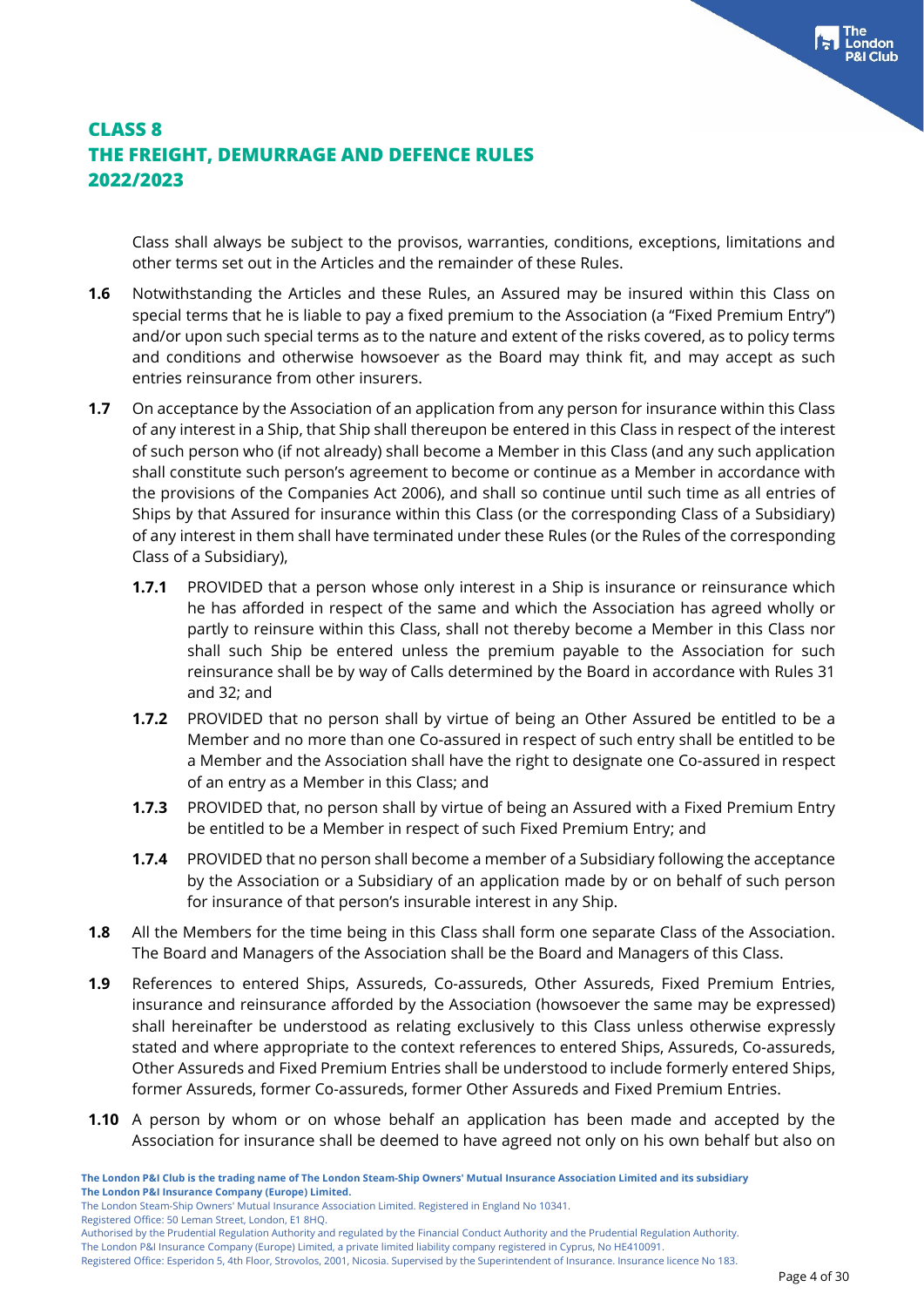behalf of his successors and assigns and each of them that both he and they will in every respect be subject to and bound by any such resulting contract of insurance with the Association, including the provisions of these Rules incorporated as aforesaid.

- **1.11** In the event of any conflict between the English text of these Rules and any text thereof written in any other language the English text shall prevail.
- **1.12** The business of this Class shall, subject to the Articles, be conducted according to these Rules and shall be managed by the Board which may, subject to the Articles, exercise all powers of the Association and do on behalf of the Association all acts as may be exercised and done by the Association. The Board may delegate any of its powers to sub-committees consisting of such member or members of the Board or such other persons in each case as it thinks fit.
- **1.13** Without prejudice to the generality of Rule 1.12, the Board may from time to time appoint any person, firm or corporation to be the Manager or Managers of the Association for such period and upon such terms as it thinks fit, and may vest in such Manager or Managers such of the powers vested in the Board as it may think fit, and such powers may be exercisable for such period and upon such conditions and subject to such restrictions and generally upon such terms as the Board may determine. The Board may make such arrangements as it thinks fit for the management of the Association's affairs in the United Kingdom or abroad, and may for this purpose appoint local boards, attorneys and agents, and delegate to them such powers as it may deem requisite or expedient.
- **1.14** This Rule 1.14 shall only apply following the withdrawal from the European Union by the United Kingdom, including where a transition agreement has been effected ("Brexit Event").
	- **1.14.1** Subject to Rule 1.14.2 and to the extent that the Association as a consequence of a Brexit Event is:
		- **1.14.1.1** not permitted by applicable law or regulation to perform any contract of insurance (including in respect of this or any other prior Policy Year) within this Class (or any part thereof); and/or
		- **1.14.1.2** would become exposed to any legal or regulatory sanction as a consequence of performing such a contract (or any part thereof),

such contract or such part that cannot be performed (per Rules 1.14.1.1 or 1.14.1.2) may instead be performed by a Subsidiary.

- **1.14.2** If and from such time as Rule 1.14.1 applies:
	- **1.14.2.1** The Association shall no longer be obliged to perform the contract or such part that cannot be performed (per Rules 1.14.1.1 or 1.14.1.2) and which is instead performed by a Subsidiary and shall have no liability whatsoever for such nonperformance.
	- **1.14.2.2** The Subsidiary will only perform the contract to the extent to which the Association would have been obliged to do so.

The London Steam-Ship Owners' Mutual Insurance Association Limited. Registered in England No 10341.

Registered Office: 50 Leman Street, London, E1 8HQ.

The London P&I Insurance Company (Europe) Limited, a private limited liability company registered in Cyprus, No HE410091.

Authorised by the Prudential Regulation Authority and regulated by the Financial Conduct Authority and the Prudential Regulation Authority.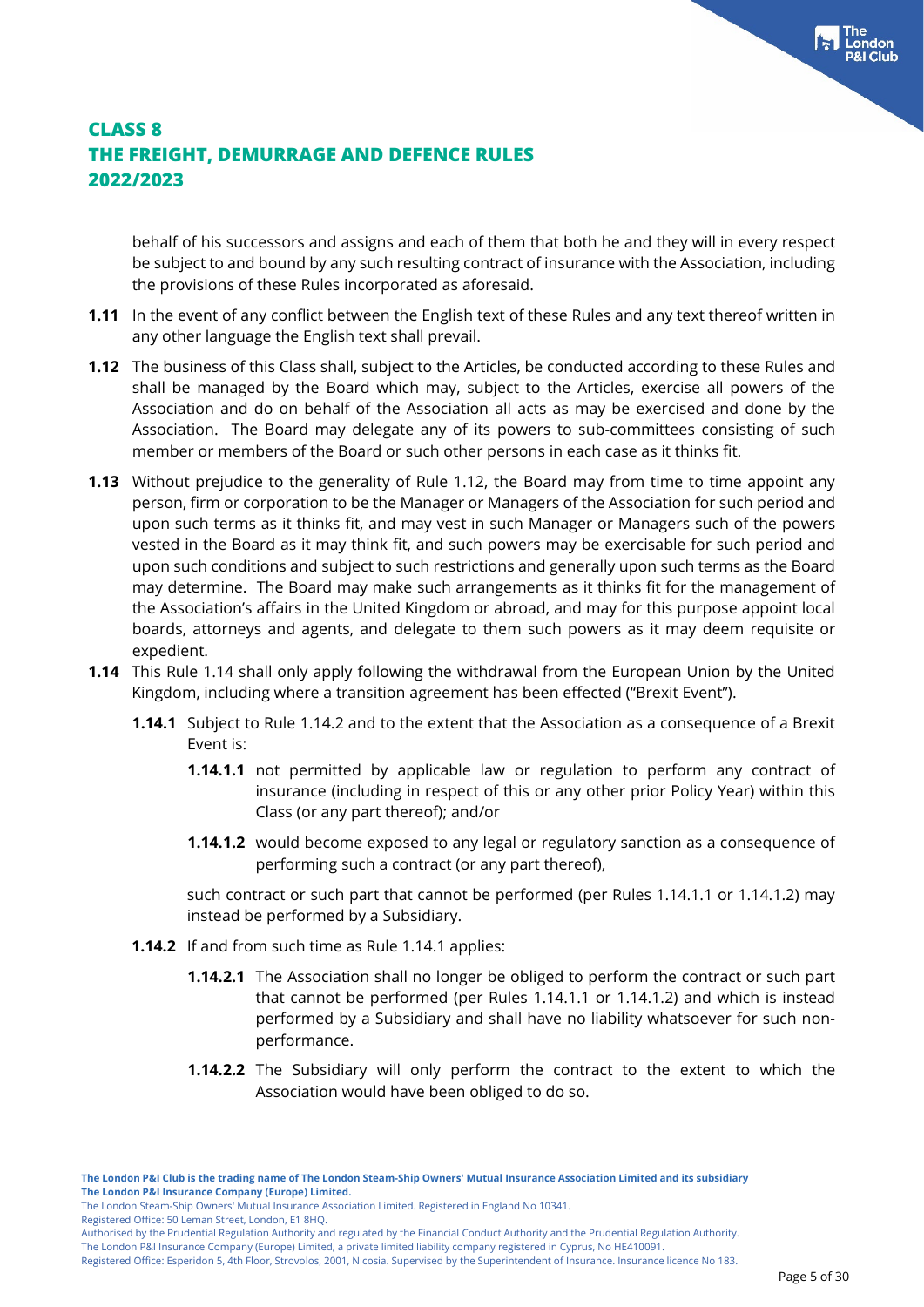- **1.14.2.3** Accordingly, the contract will be performed as if only one of the Association and such Subsidiary were a party to it, including (but not limited to) the following respects:
	- **1.14.2.3.1** All limits of cover and insurance, aggregate limits of cover and insurance (including the overall aggregate limit) and excesses; and
	- **1.14.2.3.2** The Assured's obligations in respect of Calls and premiums and otherwise will be discharged by making payment to the Association or such Subsidiary, as the Association directs.

### **RULE 2 – CALLS AND PREMIUMS**

- **2.1** The funds necessary for the purposes described in Rule 31 shall be determined by the Board with reference to each successive period of 12 months commencing noon GMT 20th February each calendar year and such funds shall be contributed mutually by Assureds by way of Calls determined in accordance with these Rules or as may otherwise have been agreed in writing.
- **2.2** Each successive 12-month period described in Rule 2.1 shall hereinafter be referred to as a "Policy Year" but notwithstanding any such references to separate Policy Years, or the issuing of fresh Certificates of Entry for each new Policy Year in accordance with Rule 6.3, an Assured's rights and obligations shall be determined within the total continuity of the period of, and with regard to, all entries of Ships by him during that period.
- **2.3** Assureds whose application for a Fixed Premium Entry has been accepted by the Association in accordance with Rule 1(5) shall be liable to pay a fixed premium to the Association of such amount and at such times as is determined by the Association.

### **RULE 3 – RIGHT TO RECOVER**

**3.1** If any Assured shall incur legal costs, charges or disbursements for which he is insured, he shall be entitled to recovery from the Association out of the funds of this Class,

PROVIDED that:

- **3.1.1** actual payment (out of monies belonging to him absolutely and not by way of loan or otherwise) by the Assured of the full amount of such legal costs, charges and disbursements shall be a condition precedent to his right of recovery;
- **3.1.2** any Assured who fails to pay promptly any amount due by him to the Association on account of Calls or otherwise shall thereupon without further notice cease to have any rights of recovery, notwithstanding that the legal costs, charges or disbursements in relation to which such rights of recovery would otherwise have been exercisable may have been incurred by the Assured at a time when all amounts due to the Association may have been paid by the Assured in full, or may have been incurred during periods of cover or in respect of an entered Ship for which all amounts so due may similarly have been paid.

Registered Office: 50 Leman Street, London, E1 8HQ.

The London P&I Insurance Company (Europe) Limited, a private limited liability company registered in Cyprus, No HE410091.

The London Steam-Ship Owners' Mutual Insurance Association Limited. Registered in England No 10341.

Authorised by the Prudential Regulation Authority and regulated by the Financial Conduct Authority and the Prudential Regulation Authority.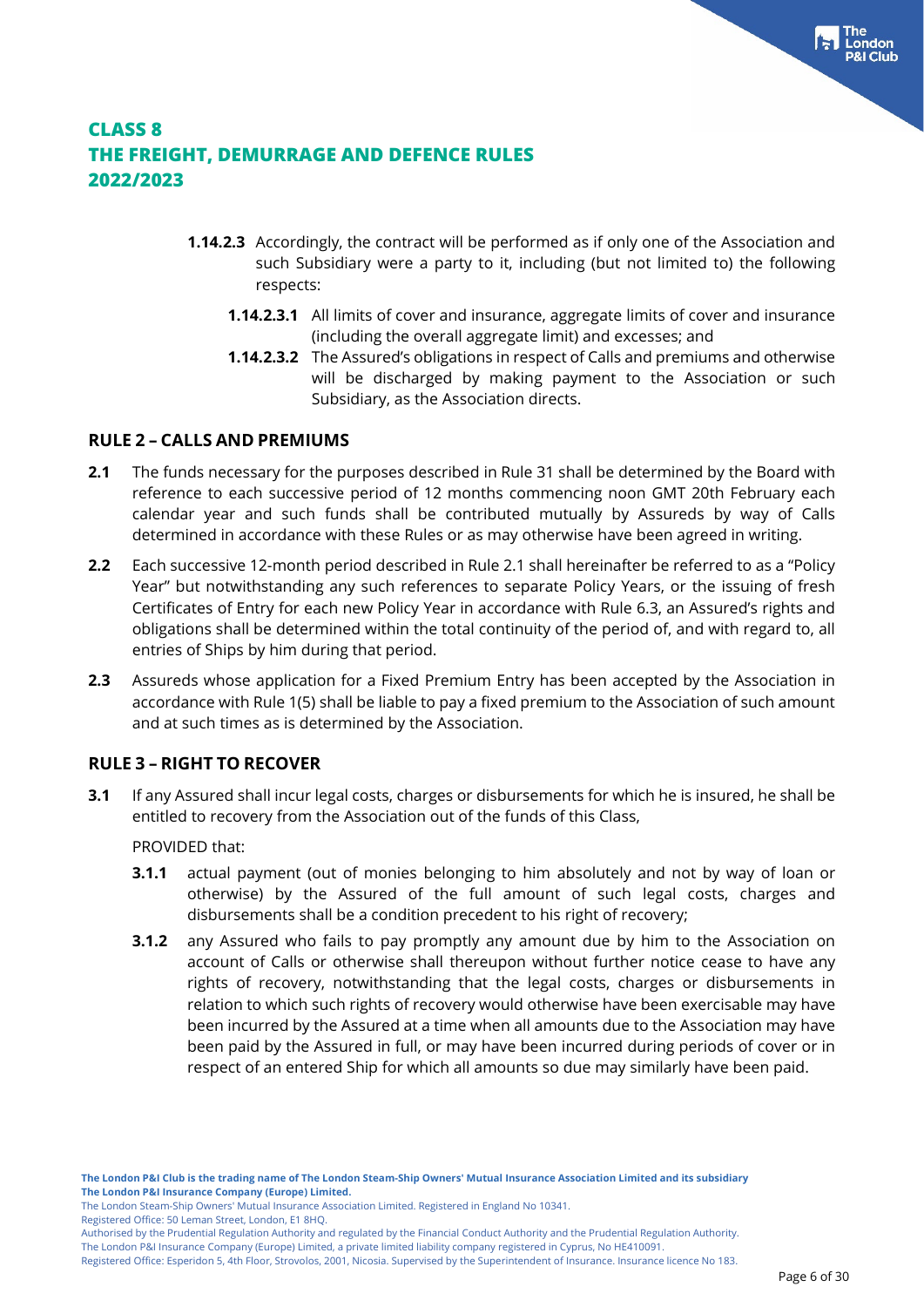#### **RULE 4 – UNREASONABLE CONDUCT**

**4.1** The Members' Committee may reject or reduce any recovery by an Assured where in its sole discretion it determines that the Assured has not at any time (whether before, at the time of, during or after any casualty, event or matter liable to give rise to a claim upon the Association) taken such steps to protect his interests as the Members' Committee in its sole discretion would have expected an uninsured person acting reasonably in similar circumstances to have taken.

### **RULE 5 – APPLICATION FOR INSURANCE AND CONDITIONS**

- **5.1** Any application for insurance shall be on such form and in such medium as may from time to time be prescribed by the Association and the applicant shall at the time of the application and at all times thereafter provide all material particulars and information and any further particulars and information requested by the Association. The Association shall be entitled to receive and process applications for insurance which are submitted by Electronic Means or by any other means agreed by the Association.
	- **5.2.1** The Assured must make a fair presentation of the risk to the Association by providing the Association with all material facts and must ensure that every material representation as to a matter of fact is both complete and accurate and that every material representation as to a matter of expectation is made in good faith. This duty exists not only prior to the conclusion of the contract of insurance but also at the time of any variation thereof and on renewal.
	- **5.2.2** The Assured must disclose to the Association in writing any material changes to those facts during the period of this insurance. Upon such disclosure, or failure to disclose, the Association may terminate the Assured's entry or amend the Assured's premium rating and/or terms of entry with effect from the time of disclosure or failure to disclose.
	- **5.2.3** A material fact or a material change to those facts is a fact which may influence an underwriter's judgement in his or her assessment of a risk, including its terms and pricing. If the Assured is in any doubt as to whether a fact is material the Association recommends that the Assured should disclose it.
- **5.3** The Association shall in its sole discretion be entitled to refuse any application for insurance without stating reasons, whether or not the applicant is already an Assured.
- **5.4** The Association may accept separate applications for insurance in respect of different interests in the same Ship without any obligation to disclose any one to any other.
- **5.5** Notwithstanding and without prejudice to any other provision of these Rules or the Articles relating to the amendment of these Rules, these Rules may, on such notice as the Board may in its sole discretion decide, be amended at any time (including with effect from any time during the course of any current or future Policy Year) to such extent as the Board may in its sole discretion determine is necessary as a result of the implementation of or any change in, or potential or proposed implementation of or any change in, any sanction, prohibition, restriction, legislation, regulation or requirement to obtain any licence, consent, permission or approval, by any

The London Steam-Ship Owners' Mutual Insurance Association Limited. Registered in England No 10341.

Registered Office: 50 Leman Street, London, E1 8HQ.

The London P&I Insurance Company (Europe) Limited, a private limited liability company registered in Cyprus, No HE410091.

Authorised by the Prudential Regulation Authority and regulated by the Financial Conduct Authority and the Prudential Regulation Authority.

Registered Office: Esperidon 5, 4th Floor, Strovolos, 2001, Nicosia. Supervised by the Superintendent of Insurance. Insurance licence No 183.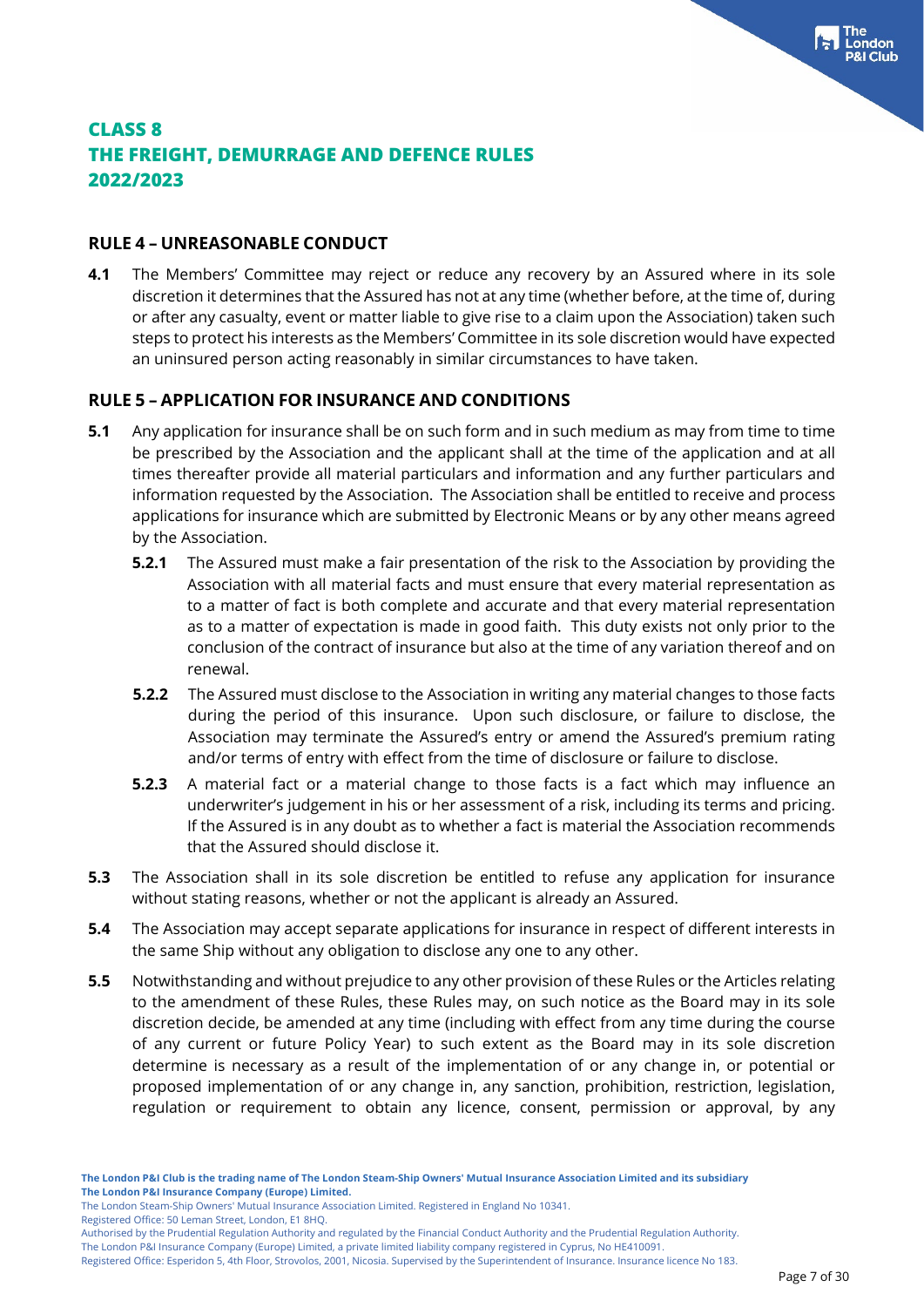government, state, international organisation, regulatory or competent authority, official body or the like.

#### **RULE 6 – CERTIFICATES OF ENTRY AND ENDORSEMENT SLIPS**

- **6.1** After accepting an application for insurance the Association shall issue a Certificate of Entry of the Ship concerned setting out:
	- **6.1.1** the date of commencement of risk;
	- **6.1.2** the Annual Call Rate, or such other basis of contribution as may be applicable;
	- **6.1.3** the gross tonnage, or where not determined gross registered tonnage, of the entered Ship and, if less, the tonnage entered in accordance with Rule 7.1;
	- **6.1.4** the names of all Assureds and their respective interests in the entered Ship;
	- **6.1.5** any special terms of entry, including any special deductibles.
- **6.2** If at any time it is mutually agreed to vary the terms of any insurance the Association shall at its option issue an Endorsement Slip detailing such variation and the date from which the same is to be effective.
- **6.3** Fresh Certificates of Entry shall be issued setting out the terms effective from noon GMT each successive 20th February for all Ships whose entries are then continuing.

#### **RULE 7 – LESS THAN FULL TONNAGE ENTERED**

- **7.1** Application for insurance of any interest in a Ship may be for less than her full gross tonnage, or where not determined gross registered tonnage, in which event, if accepted by the Association, she shall be entered for the reduced tonnage on which Calls shall be payable in accordance with Rules 31 and 32, and any recovery from the Association shall only be in that proportion which the entered tonnage bears to the Ship's full gross tonnage, or where not determined gross registered tonnage.
- **7.2** Where by these Rules or any special terms a limit is set to all or part of the insurance afforded by the Association, such limit shall also be reduced proportionately as in Rule 7.1.

#### **RULE 8 – CLASSIFICATION, INSPECTIONS OF SHIPS AND STATUTORY REQUIREMENTS**

- **8.1** Unless otherwise previously agreed by the Association in writing, every entered Ship shall be fully classed throughout her period of entry with a classification society approved by the Association, regardless of any separate inspections which the Association may have required. The Association shall be given 30 days' notice preceding any proposed change of classification society.
- **8.2** Any occurrence known or likely to have caused damage to the entered Ship in respect of which the classification society might reasonably be expected to make recommendations as to repairs or other action to be taken, must be promptly called to the attention of the classification society.
- **8.3** All the rules, recommendations and requirements of the classification society relating to the entered Ship must, within the time or times specified by the classification society, be complied with.

Authorised by the Prudential Regulation Authority and regulated by the Financial Conduct Authority and the Prudential Regulation Authority.

The London P&I Insurance Company (Europe) Limited, a private limited liability company registered in Cyprus, No HE410091.

Registered Office: Esperidon 5, 4th Floor, Strovolos, 2001, Nicosia. Supervised by the Superintendent of Insurance. Insurance licence No 183.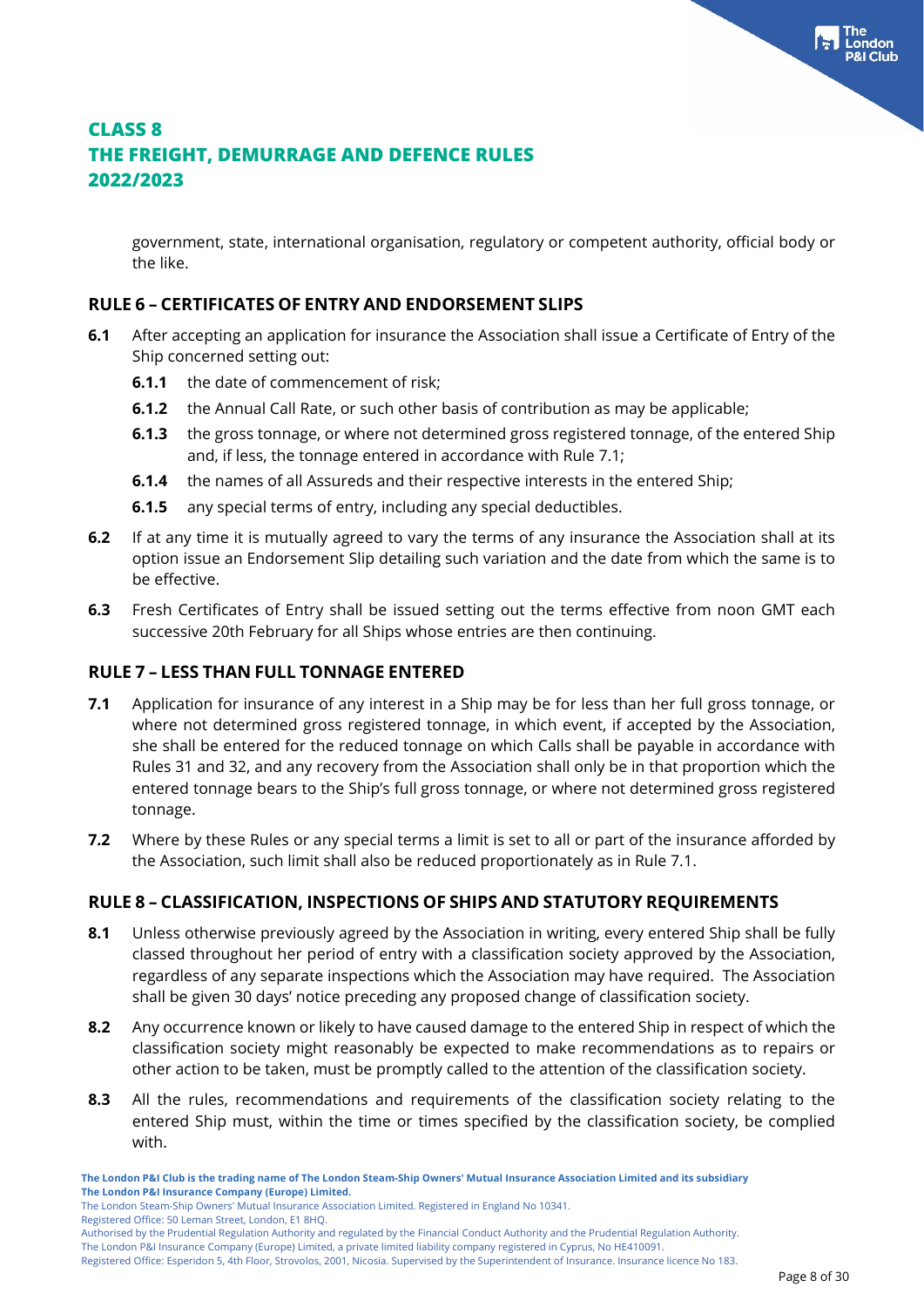- **8.4** The Association shall have the right to inspect any records or information relating to the classification of an entered Ship during any period of entry and if required, the Assured shall authorise the classification society to make available all such records and information to the Association.
- **8.5** Without derogation from and in addition to Rules 8.1 8.4, the Association may but shall not be obliged to require any Ship to be submitted to inspection of her condition and structure or any part thereof and her safety management (including the Ship's managers and/or operators) by an inspector nominated by the Association at any time or within any period of time as may be specified by the Association.
- **8.6** Any deficiencies noted and/or any recommendations made as to repair or remedy as a result of any inspection undertaken in accordance with Rule 8.5 shall be corrected and/or carried out forthwith or within such period of time as may be specified by the Association. Notwithstanding anything herein, no action, lack of action or omission by the Association with regard to any inspection, noting of deficiency, recommendation, or lack thereof by the Association or its nominated inspector under this Rule 8 shall constitute an approval, disapproval, warranty, undertaking, certification, or assumption of responsibility of any kind by the Association regarding the Assured, his Ship(s) or management, nor shall any such action, lack of action or omission by the Association relieve the Assured of any of his responsibilities or obligations under the Rules.
- **8.7** The Assured shall ensure compliance with all the statutory requirements of the state of the Ship's flag relating to the construction, adaptation, condition, fitment, equipment, manning, safety management and ship security of the entered Ship and ensure at all times the maintenance of the validity of such statutory certificates as are required to be issued by or on behalf of the state of the Ship's flag.
- **8.8** Save to the extent that the Members' Committee in its sole discretion may otherwise determine, there shall be no recovery in respect of any legal costs, charges or disbursements arising during a period when any of the foregoing requirements have not been fulfilled. However, where the entry of a Ship is in the name of an Assured who is a charterer (other than a demise charterer), the rights of recovery of such charterer shall not be dependent upon fulfilment of the requirements of Rules 8.2, 8.3 and 8.4.
- **8.9** Without prejudice to Rule 8.8, the Association may:
	- **8.9.1** immediately terminate any contract of insurance in respect of any Assured's interest in an entered Ship or Ships (together with the entry of that Ship or Ships in respect of that interest) after deficiencies or failures have been noted under Rule 8.6, in which case a pro rata return of Calls shall be allowed;
	- **8.9.2** exclude cover for any legal costs, charges or disbursements arising out of any accident or occurrence which is caused in whole or in part by any deficiency in or condition of the entered Ship and/or her safety management (including the Ship's managers and/or operators) in respect of which an inspector has made any recommendations under Rule 8.6;

The London Steam-Ship Owners' Mutual Insurance Association Limited. Registered in England No 10341.

Registered Office: 50 Leman Street, London, E1 8HQ.

The London P&I Insurance Company (Europe) Limited, a private limited liability company registered in Cyprus, No HE410091.

Authorised by the Prudential Regulation Authority and regulated by the Financial Conduct Authority and the Prudential Regulation Authority.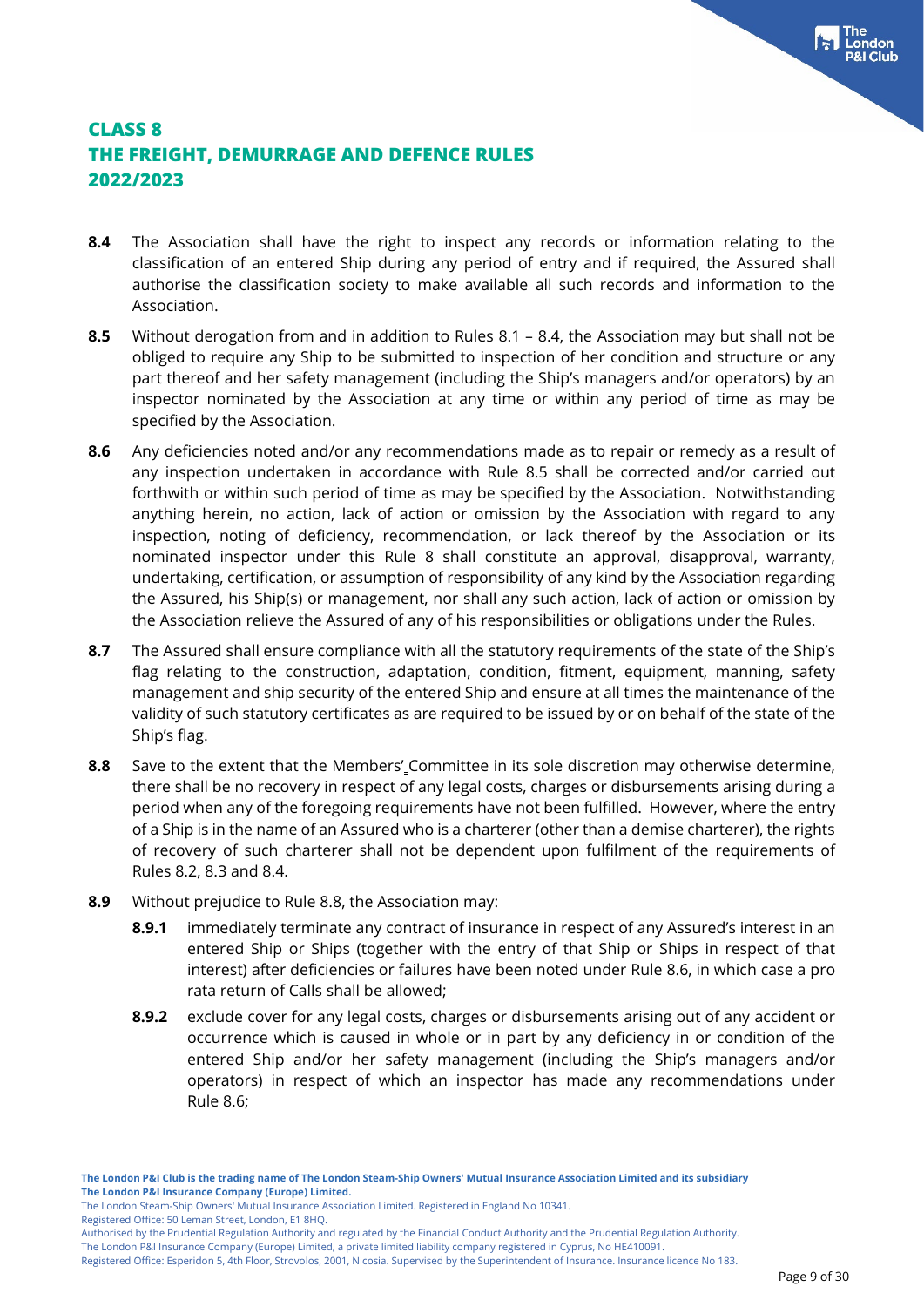**8.9.3** from a specified date exclude cover for any legal costs, charges or disbursements arising out of any accident or occurrence, caused in whole or in part by any deficiency in or condition of the entered Ship and/or her safety management (including the Ship's managers and/or operators) in respect of which an inspector has made any recommendations, unless by that date the Assured has submitted the entered Ship for a further inspection and the recommended repairs have been effected to the satisfaction of the Association.

#### **RULE 9 – RISKS COVERED**

**9.1** Subject to any special terms which may be agreed in writing and to the provisions of Rules 1.5, 22 and 23, an Assured is insured in respect of each Ship entered by him in this Class for legal costs, charges or disbursements incurred in relation to the claims or matters set out in Rules 9.2.1 – 9.2.16,

PROVIDED that such legal costs, charges or disbursements arise:

- **9.1.1** in respect of the Assured's interest in such Ship; and
- **9.1.2** in connection with the building, purchase, sale, ownership, management, chartering or operation of such Ship by or on behalf of the Assured; and
- **9.1.3** out of events occurring during the period of entry of such Ship; and
- **9.1.4** are incurred with the prior approval of the Association.
- **9.2** Legal or other proceedings in relation to the following claims or matters:
	- **9.2.1** hire, off-hire, freight, dead freight, passage money, general and particular average contributions or charges;
	- **9.2.2** demurrage, damages for detention or dispatch money;
	- **9.2.3** breach of any charterparty, bill of lading or other contract;
	- **9.2.4** detention from any cause by any department of state, or public or local body or authority or other person or persons in authority; and if in such cases an entered Ship be, by order of the Members' Committee, allowed to remain under detention for the purpose of testing the legality of such detention, the Assured shall be indemnified for his actual loss, by payment of such sum as the Members' Committee in its sole discretion shall consider fair and reasonable, to the extent that such loss shall not be otherwise recovered;
	- **9.2.5** supply of inferior or wrongly described bunkers, equipment or other necessaries;
	- **9.2.6** improper loading, lightering, stowage, trimming or discharge of cargo;
	- **9.2.7** overcharges in accounts;
	- **9.2.8** amounts due from or to underwriters on Ship, cargo, freight and other interests;
	- **9.2.9** salvage and towage services rendered by any entered Ship;
	- **9.2.10** representation of Assureds at official investigations, coroners' inquests or other enquiries;
	- **9.2.11** claims by or against masters, officers, crew or passengers;

The London Steam-Ship Owners' Mutual Insurance Association Limited. Registered in England No 10341.

Registered Office: 50 Leman Street, London, E1 8HQ.

The London P&I Insurance Company (Europe) Limited, a private limited liability company registered in Cyprus, No HE410091. Registered Office: Esperidon 5, 4th Floor, Strovolos, 2001, Nicosia. Supervised by the Superintendent of Insurance. Insurance licence No 183.

Authorised by the Prudential Regulation Authority and regulated by the Financial Conduct Authority and the Prudential Regulation Authority.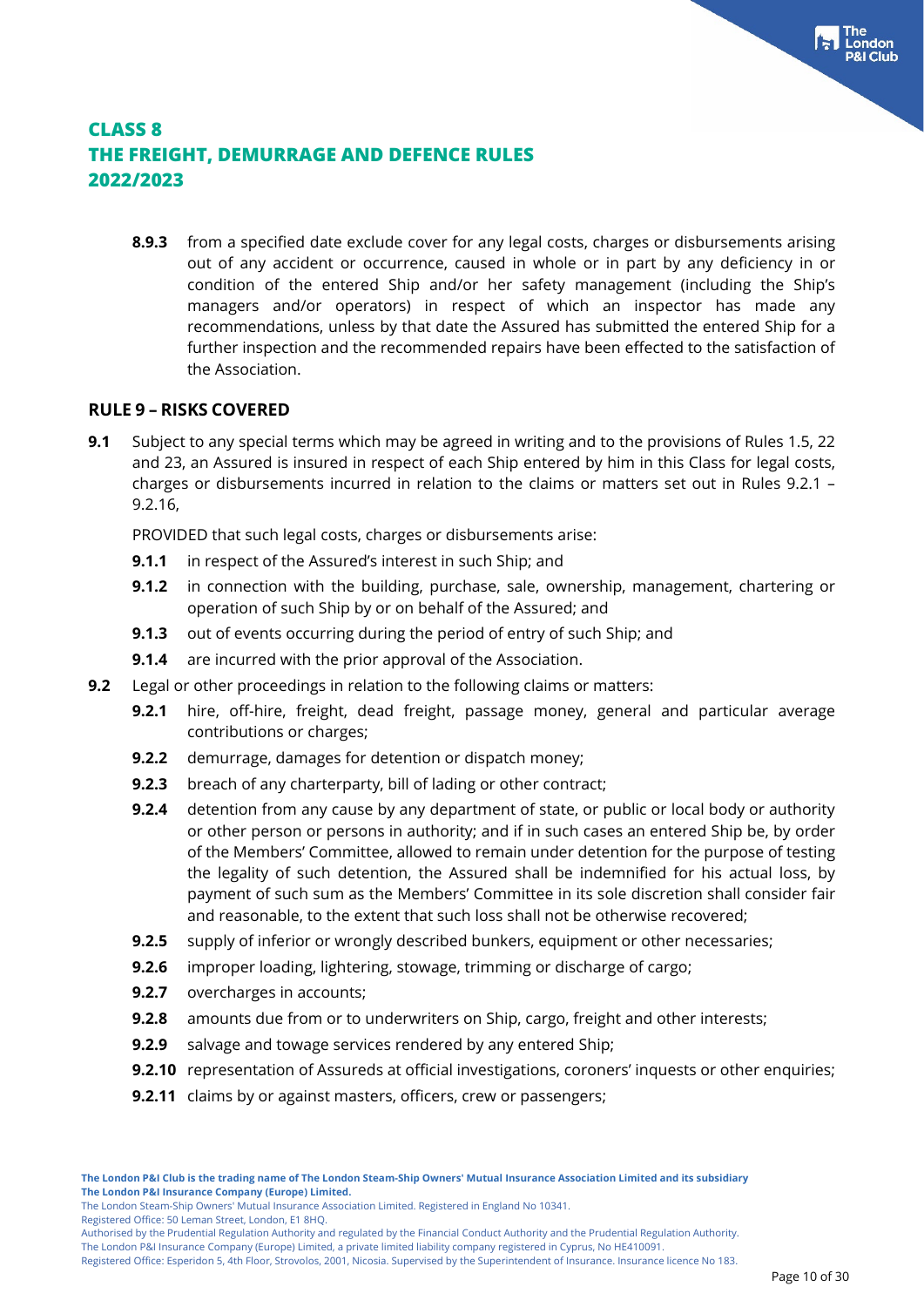- **9.2.12** claims arising in connection with building, conversion, alteration, repair, purchase, sale or mortgage;
- **9.2.13** claims by or against revenue or customs authorities;
- **9.2.14** claims for damages or loss sustained by an Assured which are not covered by the policies on hull and machinery provided that if such claims (apart from detention) are not so covered by reason of any deductible, franchise and/or other uninsured proportion of the damages or loss borne by the Assured as a result of the terms of those policies the Members' Committee may in its sole discretion refuse to cover the Assured in respect thereof either wholly or in part;
- **9.2.15** information and legal advice on matters of general concern to shipowners;
- **9.2.16** any matter which, in the sole discretion of the Members' Committee, is within the scope of this Class and is not excluded by these Rules.

#### **RULE 10 – LIMITATIONS ON COVER**

- **10.1** The cover afforded by this Class is limited except as to the indemnity provided by Rule 9.2.4 to the payment of legal costs, charges and disbursements incidental to or in anticipation of legal or other proceedings.
- **10.2** While an Assured has complete freedom to litigate or arbitrate disputes involving his vessels entered in the Association it is a condition precedent to his right to recover, in whole or in part, out of the funds of this Class that at all times the Association shall have sole discretion as to:
	- **10.2.1** the claims in respect of which it may support an Assured;
	- **10.2.2** the conduct thereof (and the exercise of any right to recover costs therein);
	- **10.2.3** the extent of such support and conduct both in terms of progress through the appropriate legal or arbitral process and/or of the Assured's monetary recovery out of the funds of this Class;
	- **10.2.4** the discontinuance or settlement of claims or the discontinuance of support in connection with claims which it has previously agreed to support; and the Members' Committee shall be entitled when exercising its sole discretion to take into account, inter alia, the merits of the claim or matter, the interests of the other Assureds of this Class, the amount of the costs and expenses incurred or expected to be incurred in respect of the claim and its effect on the financial position of this Class.
- **10.3** The Members' Committee may in its sole discretion determine for each Policy Year the figures above and/or below which claims will be reimbursed in full; but otherwise, unless the Association agrees in writing to provide full cover without deductibles as a term of entry, deductibles shall apply to each claim and there shall be no recovery in respect of 25% of all legal costs, charges and disbursements.
- **10.4** The Association shall not be responsible for damages resulting from the arrest of any vessel, nor for the exercise of a lien on cargo, nor for any other security measure taken although such vessel may have been arrested or such lien may have been exercised, or such other security measure

The London Steam-Ship Owners' Mutual Insurance Association Limited. Registered in England No 10341.

Registered Office: 50 Leman Street, London, E1 8HQ.

Authorised by the Prudential Regulation Authority and regulated by the Financial Conduct Authority and the Prudential Regulation Authority.

The London P&I Insurance Company (Europe) Limited, a private limited liability company registered in Cyprus, No HE410091.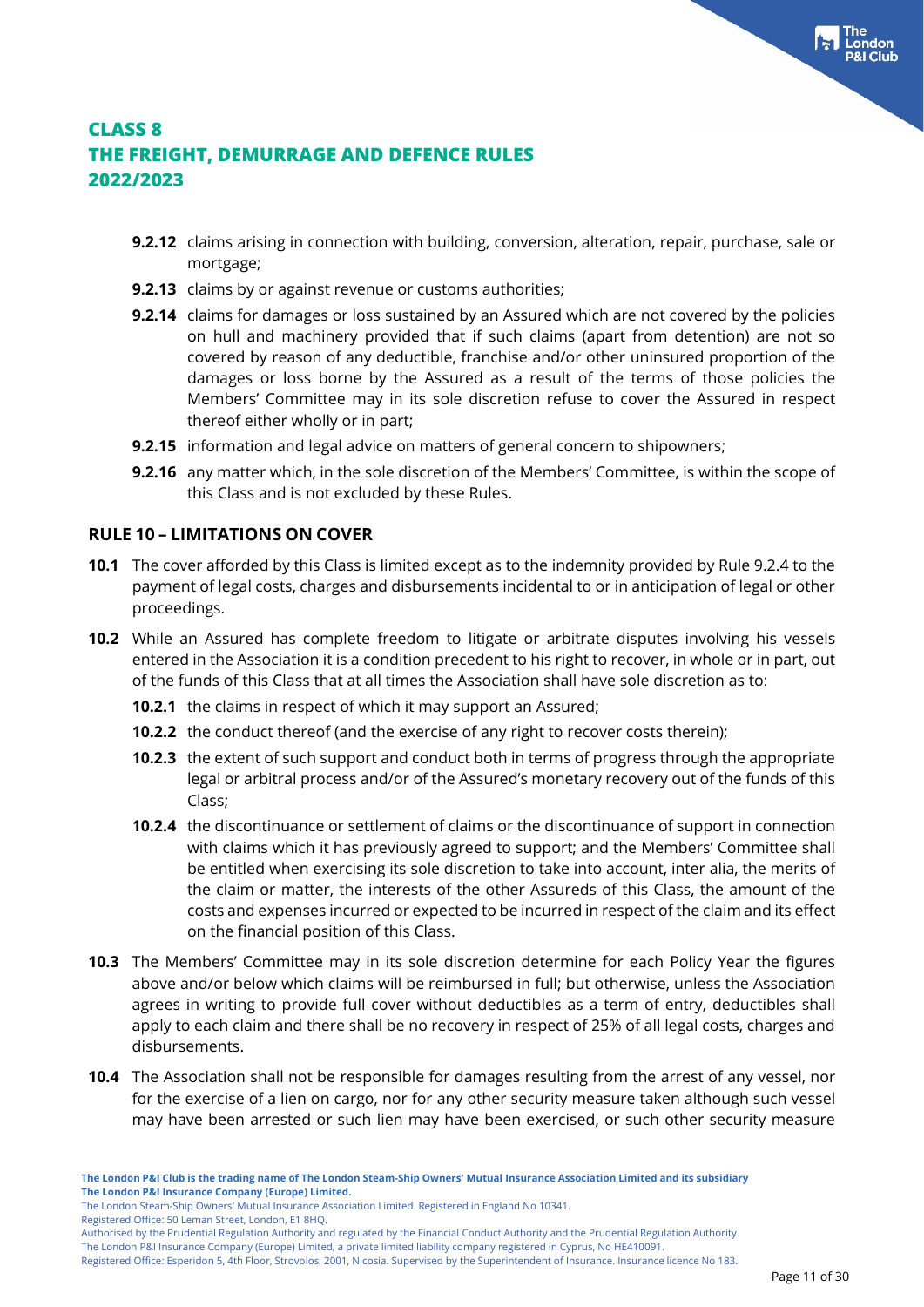taken upon the advice of the Association, its correspondents, lawyers or lawyers acting for the Assured.

**10.5** Notwithstanding Rules 10.1, 10.2, 10.3 and 10.4, the cover afforded by this Class under Rule 9 to the Assured for legal costs, charges or disbursements shall be limited in the aggregate to USD 7,500,000 for any single claim, dispute, proceeding or series thereof. The Members' Committee may in its sole discretion decide whether or not any claims, disputes or proceedings shall be considered to be a series thereof.

#### **RULE 11 – OTHER INSURANCES**

- **11.1** Every entered Ship shall be insured by entry of her entered tonnage in Class 5 of the Association for protecting and indemnity risks and, subject to Rule 11.2, shall be deemed to be insured throughout her period of entry by the usual form of Lloyds Policy with the Institute Time Clauses Hulls 1/10/83 including the Three-Fourths Collision Liability Clause attached, or by other equally wide insurances (which may include excess liability policies), for such value as the Members' Committee may in its sole discretion determine as representing at the relevant time her full market value, free of commitment.
- **11.2** Unless and to the extent that the Members' Committee in its sole discretion otherwise decides, or the Association agrees in writing as a term of entry, there shall be no recovery for any legal costs, charges or disbursements arising out of risks for which the entered Ship is deemed to be insured under Rule 11.1 or which the Assured is entitled (or but for the entry of the Ship concerned, would be entitled) to recover under any other insurance or otherwise howsoever.

#### **RULE 12 – EXCLUSION OF DAMAGE TO ENTERED SHIP, LOSS OF HIRE, SANCTIONS, ETC.**

- **12.1** Recovery by an Assured in respect of any Ship entered by him shall, except as to Rule 9.2.4, be limited to legal costs, charges and disbursements. Without derogation from the generality of the foregoing, there shall be no recovery for:
	- **12.1.1** loss of or damage to such Ship, her stores or fuel, or to any equipment, containers, pallets or trailers which are used in connection with such Ship and which are owned or leased by the Assured or by any company associated with or under the same management as the Assured;
	- **12.1.2** freight, demurrage, hire or detention;
	- **12.1.3** salvage or services in the nature of salvage;
	- **12.1.4** loss, damage or expense arising out of the cancellation or wrongful termination of a charter or other engagement;
	- **12.1.5** bad debts or other losses arising out of the insolvency of any person, including insolvency of agents;
	- **12.1.6** loss, damage or expense or legal costs, charges and disbursements in whole or in part arising out of or occasioned by the failure, inability or unwillingness of the Assured on financial grounds to pay and/or settle all or any financial obligations and demands and/or

The London Steam-Ship Owners' Mutual Insurance Association Limited. Registered in England No 10341.

Registered Office: 50 Leman Street, London, E1 8HQ.

Authorised by the Prudential Regulation Authority and regulated by the Financial Conduct Authority and the Prudential Regulation Authority.

The London P&I Insurance Company (Europe) Limited, a private limited liability company registered in Cyprus, No HE410091.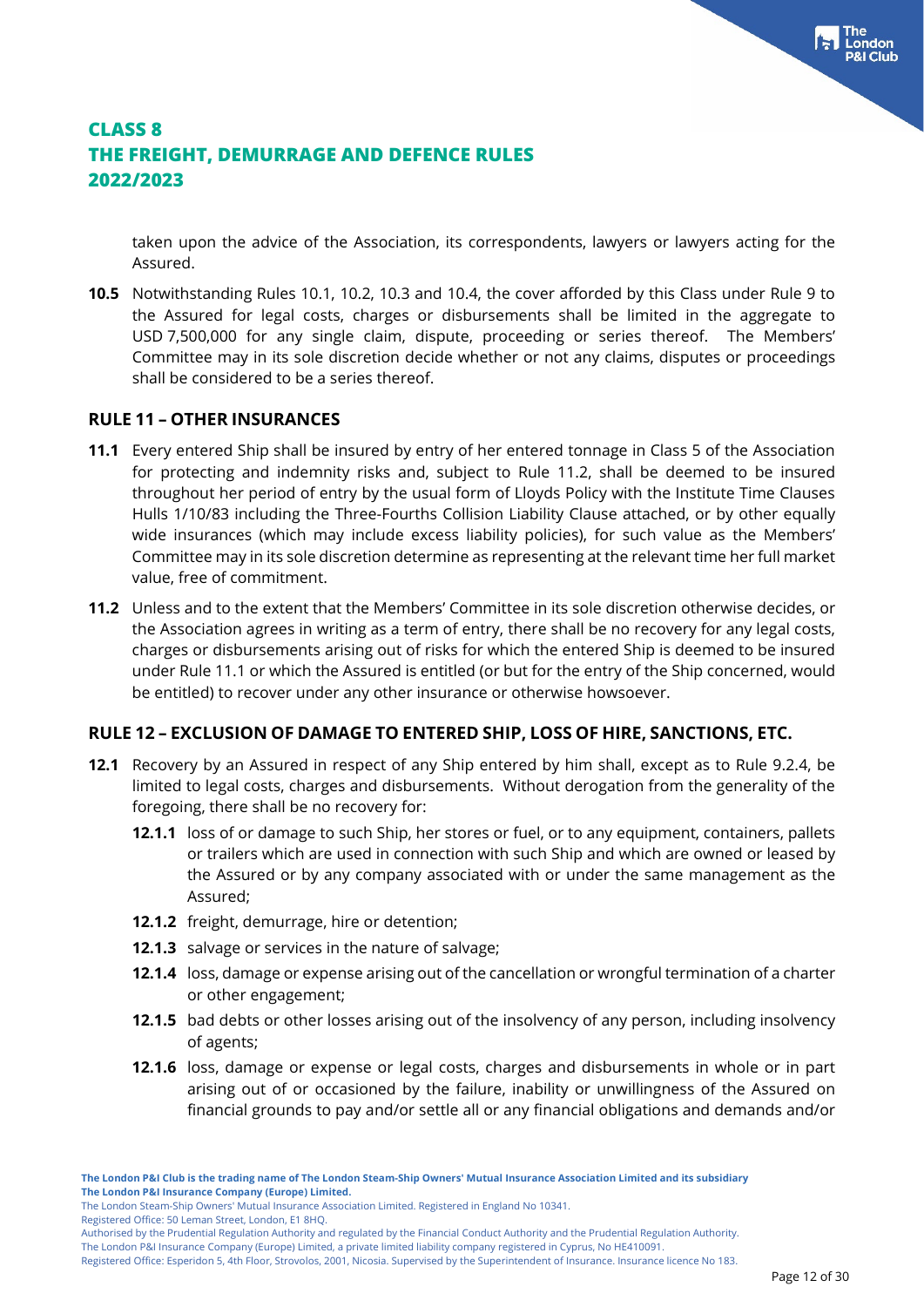to discharge all or any items of expenditure whatsoever in connection with the proper prosecution and/or completion of the voyage;

- **12.1.7** interest on any claim or part thereof that he may make or bring against the Association under or in connection with these Rules, including any claim brought by way of legal or arbitration proceedings.
- **12.2** There shall be no recovery by an Assured in respect of any Ship entered by him for any legal costs, charges or disbursements where the provision of cover or any payment in respect thereof exposes or may expose the Association or the Managers to being or becoming or to the risk of being or becoming subject to any sanction, prohibition or adverse action in any form whatsoever by any state, international organisation or other authority which sanction, prohibition or adverse action the Members' Committee in its sole discretion determines may materially affect the Association in any way whatsoever.

### **RULE 13 – ILLEGAL, HAZARDOUS OR IMPROPER ADVENTURES**

- **13.1** There shall be no recovery in respect of any legal costs, charges or disbursements arising out of or in consequence of:
	- **13.1.1** an entered Ship carrying contraband, blockade running or being employed in an unlawful trade;
	- **13.1.2** any carriage, trade or voyage of, or any other activity on board or in connection with the entered Ship which the Members' Committee shall in its sole discretion determine to be imprudent, unsafe, unduly hazardous or improper.

### **RULE 14 – MONEYS RECOVERED FOR ASSUREDS**

- **14.1** All moneys recovered for any Assured shall be paid to him without deduction of any commission or other sum except unpaid Calls or other sums due by him to the Association,
	- **14.1.1** PROVIDED that insofar as costs or charges or disbursements ('costs') are covered by this Class, the Association shall be entitled to any sum which the Assured recovers in respect of such costs pursuant to any award, judgment or settlement agreement. Where for any reason no sum is recovered in respect of costs or the sum so recovered is less than the total costs covered by this Class, the Assured shall suffer such deduction or make such payment of such other or such additional amount as the Members' Committee may in its sole discretion determine to represent a fair recovery of costs for the Association from the principal amount recovered by the Assured. If any claims, disputes or proceedings have been settled or compromised for a lump sum which includes costs recoverable from any other party, or without any provision as to the payment of such costs, then in either of such events the Assured shall suffer such deduction or make such payment in respect of such costs as the Members' Committee may in its sole discretion determine.
	- **14.1.2** The provisions of Rule 14.1.1 shall apply whenever the Association has provided support for any claims, disputes or proceedings, in whole or in part, and shall continue to apply notwithstanding withdrawal of support, or cesser or termination of entry**.**

The London Steam-Ship Owners' Mutual Insurance Association Limited. Registered in England No 10341.

Registered Office: 50 Leman Street, London, E1 8HQ.

Authorised by the Prudential Regulation Authority and regulated by the Financial Conduct Authority and the Prudential Regulation Authority.

The London P&I Insurance Company (Europe) Limited, a private limited liability company registered in Cyprus, No HE410091.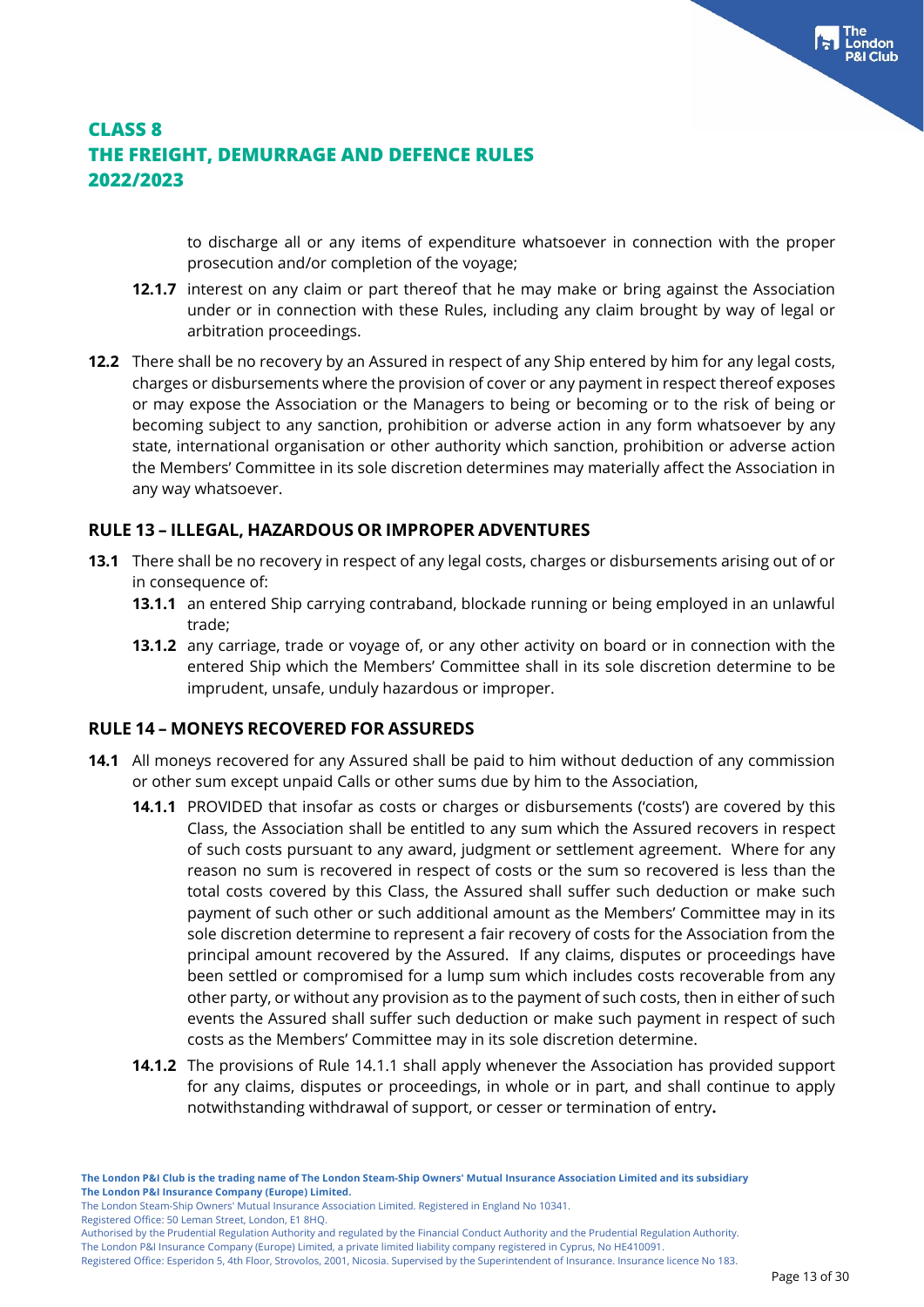#### **RULE 15 – COLLISION CASES**

**15.1** When an Assured seeks to recover damages for detention sustained in consequence of a collision, stranding or any other cause whatsoever, he must give the Association a written undertaking or guarantee, the wording of which is to be approved by the Association, for such proportion of the costs of any legal or other proceedings as the actual claim for damage to the Ship bears to the claim for detention, the amount of such claims respectively to be agreed and inserted in such undertaking or guarantee. In cases where other interests than those of this Class are concerned, this Class shall only be liable for such proportion of the costs recoverable from any other party as the claim with which this Class is concerned would, in the sole discretion of the Members' Committee, bear to the total claim.

#### **RULE 16 – OBLIGATION OF THE ASSURED IN RESPECT OF CLAIMS**

- **16.1** Where an Assured wishes to make recovery out of the funds of this Class he must promptly:
	- **16.1.1** notify the Association of every casualty, dispute, event or claim against him which threatens to give rise to any legal costs, charges or disbursements for which he is insured, of all material developments in respect thereof, and in connection therewith;
	- **16.1.2** disclose and produce all information, documents, reports or legal advices in or coming into his or his agents' (including lawyers') possession, power or knowledge relevant to any such casualty, event or claim either available at the time of notification or at any time.
- **16.2** An Assured must neither settle nor make any admission nor grant any waiver in respect of legal costs, charges or disbursements for which he is insured without prior consent from the Association in writing.

#### **RULE 17 – FAILURE TO GIVE ADVICE**

**17.1** If an Assured fails to comply with his obligations under Rule 16 or acts unreasonably or incurs any legal costs, charges or disbursements through his neglect or default in each case in connection with any casualty, dispute, event or claim the Members' Committee may in its sole discretion reject or reduce any recovery or require the Assured to repay to the Association any legal costs, charges or disbursements which the Association may have incurred or paid or undertaken to pay in connection therewith.

#### **RULE 18 – TIME-BAR**

**18.1** Without derogation from and in addition to the obligation under Rule 16.1.1 to give prompt notice, if an Assured fails to notify the Association in writing of any claim against him as therein described within one year after he has knowledge of such casualty, dispute, disagreement, event or claim, the Assured shall have no right to recover in respect thereof, unless the Members' Committee in its sole discretion shall otherwise determine.

Registered Office: 50 Leman Street, London, E1 8HQ.

The London P&I Insurance Company (Europe) Limited, a private limited liability company registered in Cyprus, No HE410091.

The London Steam-Ship Owners' Mutual Insurance Association Limited. Registered in England No 10341.

Authorised by the Prudential Regulation Authority and regulated by the Financial Conduct Authority and the Prudential Regulation Authority.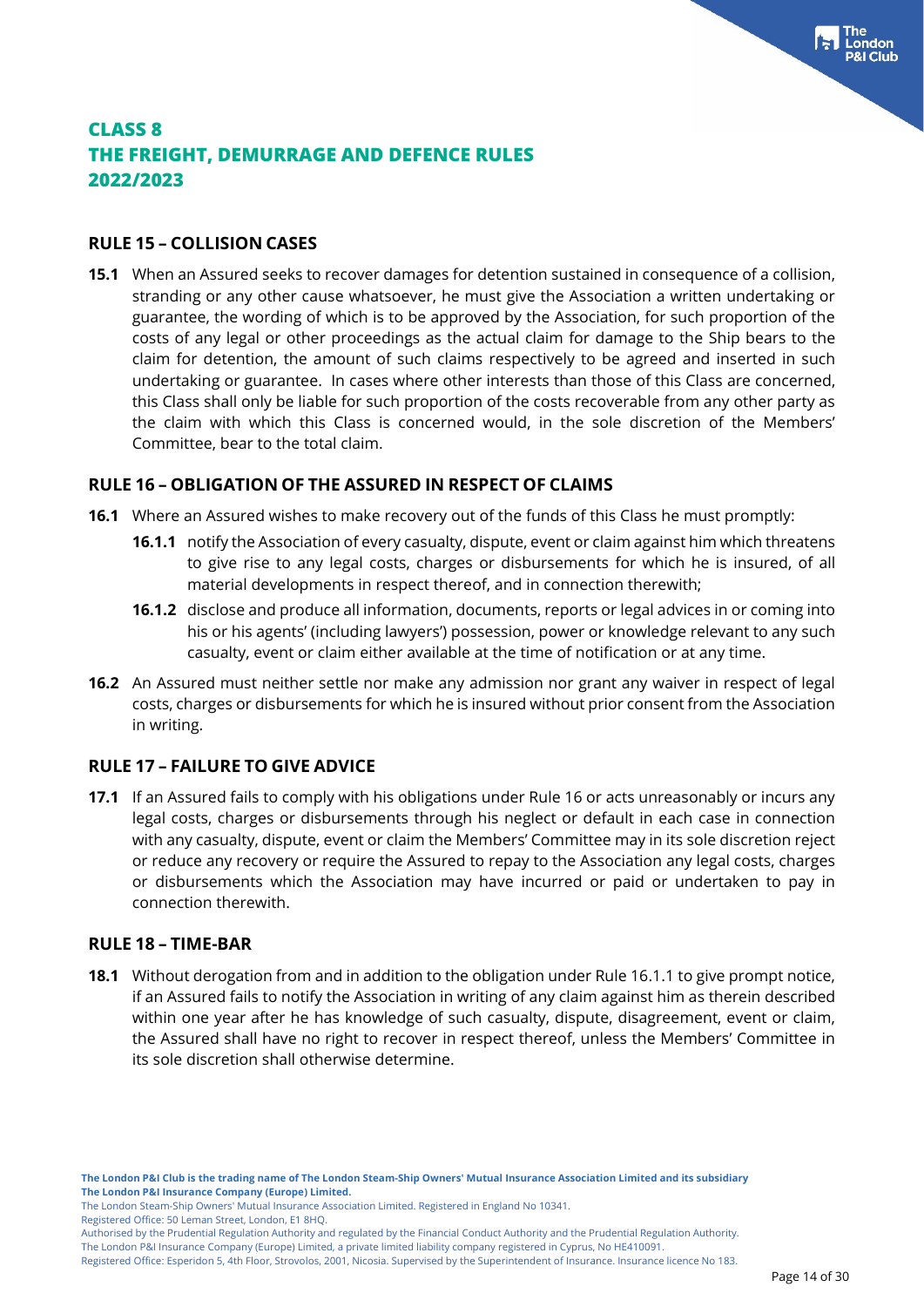#### **RULE 19 – BAIL**

**19.1** The Association may, but shall in no case be obliged to, provide on behalf of an Assured security to prevent arrest or obtain release from arrest or otherwise in respect of an entered Ship provided that the Assured shall have first arranged such counter-security (which expression may in the Association's sole discretion include a deposit of cash with the Association) as the Association may require and shall indemnify the Association against all liabilities and expenses incurred by the Association in consequence of the security originally provided by the Association. In the event that the Assured does not indemnify the Association as aforesaid, the Association, without prejudice to its other rights, shall be **entitled** to retain any amounts which would otherwise be recoverable by such Assured, notwithstanding that the same may have no connection with the liability in respect of which the original security was provided and may relate to other periods of cover before or after that liability was incurred by the Assured or to another entered Ship. The provision of security by the Association shall be without prejudice to Rule 10.

### **RULE 20 – POWERS OF THE ASSOCIATION RELATING TO THE HANDLING AND SETTLEMENT OF CLAIMS**

- **20.1** Subject always to the overriding conditions precedent set out in Rule 10.2 the Association shall at all times have the right to:
	- **20.1.1** appoint and employ on an Assured's behalf lawyers, surveyors or other persons to cooperate with the Assured in investigating or dealing with any matter (including commencing or defending legal or other proceedings) which may result in legal costs, charges or disbursements for which the Assured is or may be insured by the Association or in respect of which the Association has provided security;
	- 20.1.2 direct the conduct of any claim or legal or other proceedings for or against an Assured relating to any potential matter giving rise to legal costs, charges or disbursements in relation to which an Assured is or may be insured by the Association in whole or in part, or in respect of which the Association has provided security, including direction that such claim or legal or other proceedings should be settled, compromised, or otherwise disposed of in such manner and upon such terms as the Association may require**;**
	- **20.1.3** with the approval of the Members' Committee, control the conduct of any claim or legal or other proceedings against an Assured relating to any potential liability for which an Assured is or may be insured by the Association in whole or in part, or would have been insured but for the existence of any deductible, other insurance or retention, or in respect of which the Association has provided security, including the settlement, compromise or other disposal of such claim or proceedings in such manner and upon such terms as the Association may require;
	- **20.1.4** require the Assured to provide or execute any documents to enable it to give effect to its powers under Rule 20*.*

The London P&I Insurance Company (Europe) Limited, a private limited liability company registered in Cyprus, No HE410091.

Registered Office: Esperidon 5, 4th Floor, Strovolos, 2001, Nicosia. Supervised by the Superintendent of Insurance. Insurance licence No 183.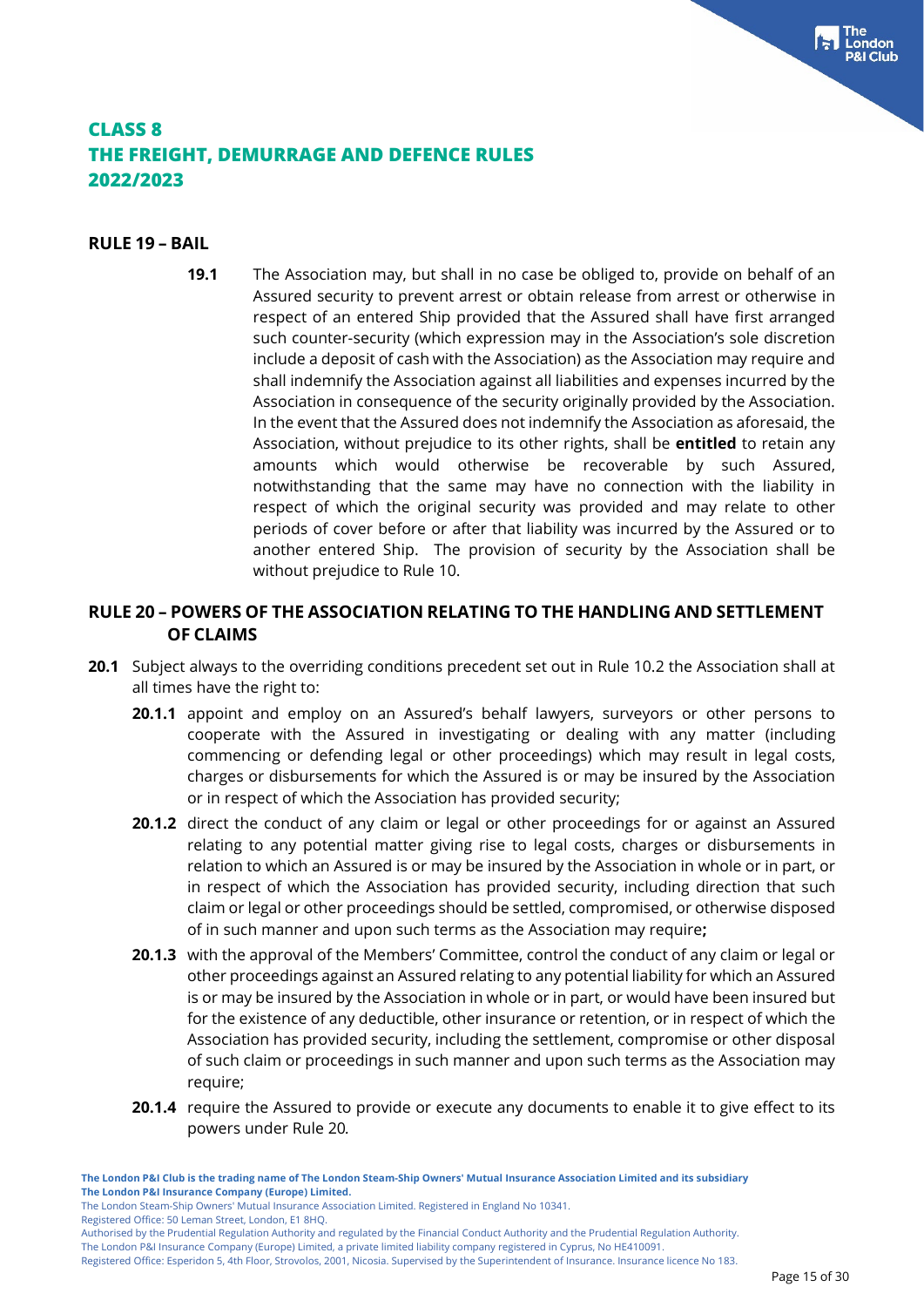- **20.1.5** PROVIDED that instead of contesting cases where the probable cost will, in its opinion, exceed the amount at stake, the Members' Committee may in its sole discretion pay out of the funds of this Class the whole or any part of such claim.
- **20.2** Without prejudice to any of the Association's rights and remedies under these Rules and at law, if an Assured fails to cooperate or to comply with any of the provisions under Rule 20, the Members' Committee may in its sole discretion reject or reduce any recovery to which such failure may appear to the Members' Committee to be relevant.

#### **RULE 21 – SETTLEMENT OF CLAIMS**

- **21.1** The Members' Committee shall meet as often as may be required for the purposes of settling and determining claims or any other matters relating to the business of the Association.
- **21.2** The Members' Committee shall in its sole discretion have power from time to time to authorise the Managers to effect both settlement and payment of any claims, without prior reference to the Members' Committee, of such types and up to such sums as the Members' Committee may in its sole discretion determine.
- **21.3** No member of the Members' Committee may vote upon any claim in which he is in any way interested.
- **21.4** Where under any Rule the Members' Committee shall have exercised its sole discretion in settling or determining claims or any other matters relating to the business of the Association, the Members' Committee shall not be obliged to give reasons for any decision.

### **RULE 22 – CO-ASSUREDS AND OTHER ASSUREDS**

- **22.1** The Association may accept an application for insurance of interests in the same Ship in the names or on behalf of more than one person as Co-assureds who shall each have an independent right of recovery from the Association subject always to the proviso in Rule 9.1 and to the provisions of Rule 22.2.
- **22.2** The Association may in its sole discretion reject or reduce any multiple recovery by Co-assureds in respect of the same loss.
- **22.3** The Association may, subject to the proviso in Rule 9.1, agree that the benefit of an Assured's insurance shall be extended to persons or companies as Other Assureds which shall be signified in the relevant Certificate of Entry or by endorsement thereto, PROVIDED that:
	- **22.3.1** any such extension of the benefit of an Assured's insurance shall be confined to those legal costs, charges and disbursements incurred by the beneficiary which the Assured would similarly have incurred, if the third-party claim had been pursued against him and in respect of which he would have been entitled to recover in accordance with the terms of entry of the Ship concerned;
	- **22.3.2** for each separate Ship, each separate claim or matter as set out in Rule 9, recovery under the Assured's insurance and any such extension of the benefit thereof shall not in

The London Steam-Ship Owners' Mutual Insurance Association Limited. Registered in England No 10341.

Registered Office: 50 Leman Street, London, E1 8HQ.

Authorised by the Prudential Regulation Authority and regulated by the Financial Conduct Authority and the Prudential Regulation Authority.

The London P&I Insurance Company (Europe) Limited, a private limited liability company registered in Cyprus, No HE410091.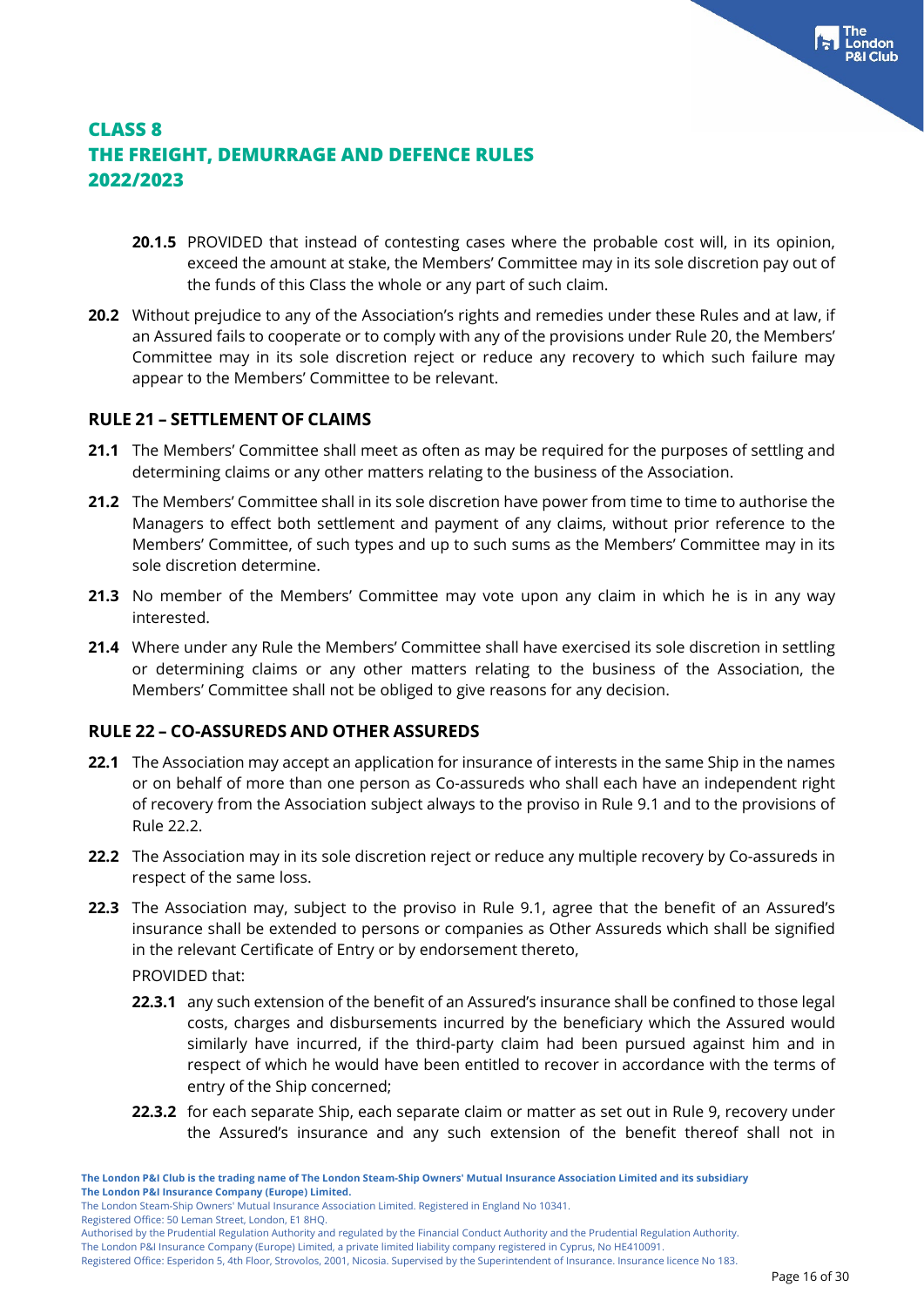aggregate exceed what would have been recoverable by the Assured if he alone could have and had incurred legal costs, charges and disbursements as postulated in Rule 22.3.1 and payment by the Association to the Assured or any such beneficiaries in that amount shall preclude any further recovery whatsoever; and

- **22.3.3** the benefit of an Assured's insurance shall not be extended to third party persons or companies which are not referred to in the relevant Certificate of Entry or by endorsement thereto, whether by name, class, description or otherwise, notwithstanding the provisions of the Contracts (Rights of Third Parties) Act 1999.
- **22.4** In relation to Co-assureds and Other Assureds, unless otherwise agreed by the Association in writing:
	- **22.4.1** the Association shall not be bound to issue any Certificate of Entry or any Endorsement Slip to more than one Assured delivery of which to whom shall be sufficient delivery to all;
	- **22.4.2** Co-assureds shall be jointly and severally liable to pay all amounts due to the Association whether pursuant to these Rules, the Articles or otherwise;
	- **22.4.3** payment to any one Assured of any sums payable by the Association shall be a sufficient discharge of the Association for the same;
	- **22.4.4** failure by one Assured to provide particulars and information within his knowledge (or which could with reasonable diligence be ascertained by him) shall be deemed to have been the failure of all;
	- **22.4.5** conduct of one Assured which would entitle the Association to reject or reduce recovery shall be deemed to have been the conduct of all and the knowledge (including deemed knowledge) of one Assured shall be deemed to be the knowledge (including deemed knowledge) of all;
	- **22.4.6** any provision of these Rules which would entitle the Association to reject or reduce recovery in respect of one Assured shall be deemed to apply to all;
	- **22.4.7** any communication from the Association to one Co-assured shall be deemed to have been communicated to all its other Co-assureds and any communication from the Association to a Member shall be deemed to have been communicated to all of its Other Assureds;
	- **22.4.8** any communication from one Assured to the Association shall be deemed to have been made with the full approval and authority of all;
	- **22.4.9** the Association shall be entitled to pay all sums to one Assured on behalf of all Co-assureds and Other Assureds; and
	- **22.4.10**no Assured shall be entitled to recover from the Association in respect of any dispute or claim arising between themselves in respect of an entry.

### **RULE 23 – AFFILIATES AND ASSOCIATES**

**23.1** Should a claim in respect whereof an Assured is insured by the Association be made or enforced through a person or company (other than a Co-assured or Other Assured in relation to that Assured) affiliated or associated with such Assured, the Association may if so requested by the Assured indemnify such person or company against any loss which as a consequence thereof such person or

Registered Office: 50 Leman Street, London, E1 8HQ.

The London P&I Insurance Company (Europe) Limited, a private limited liability company registered in Cyprus, No HE410091.

The London Steam-Ship Owners' Mutual Insurance Association Limited. Registered in England No 10341.

Authorised by the Prudential Regulation Authority and regulated by the Financial Conduct Authority and the Prudential Regulation Authority.

Registered Office: Esperidon 5, 4th Floor, Strovolos, 2001, Nicosia. Supervised by the Superintendent of Insurance. Insurance licence No 183.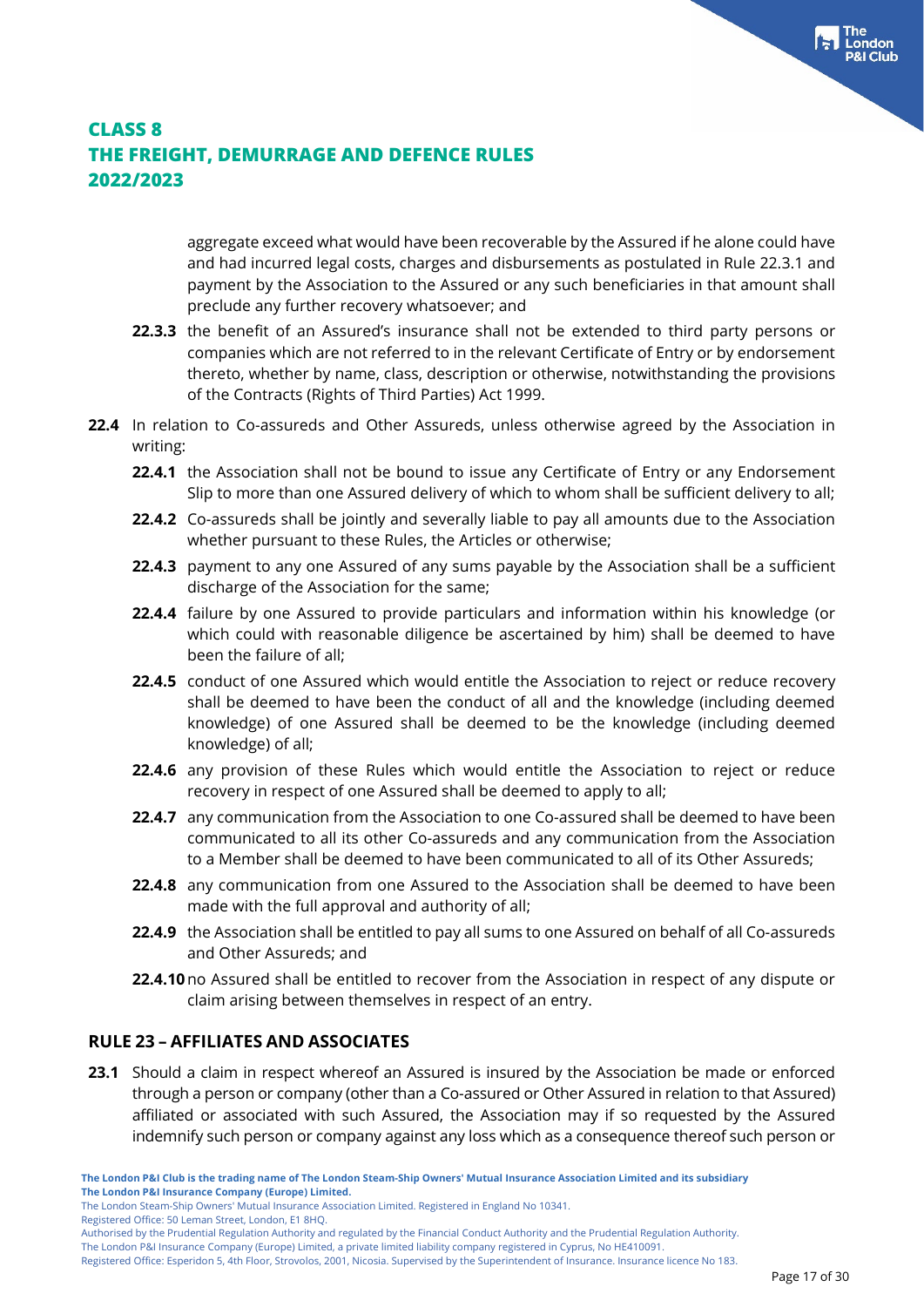company shall have incurred in that capacity provided always that nothing herein contained shall be construed as extending any amount which would not have been recoverable from the Association by the Assured had such claim been made or enforced against him. Once the Association has made such indemnification it shall not be under any further liability and shall not make any further payment to any person or company whatsoever, including the Assured, in respect of that claim.

#### **RULE 24 – FLEET ENTRIES**

**24.1** Applications for insurance may be made and accepted in respect of Ships of which the beneficial ownership is separate on terms that the Ships concerned shall be deemed (for these insurance purposes only) to form part of a specified fleet whereby the Association shall deal with the entries of such Ships in combination and not individually, in consideration for which all Assureds within each such fleet entry shall accept joint and several liability to pay all amounts due to the Association by way of Calls or otherwise in respect of all Ships within that fleet entry.

#### **RULE 25 – ASSIGNMENT**

- **25.1** No insurance afforded by the Association may be assigned without the written consent of the Association, which shall in its sole discretion be entitled to refuse consent or to give consent only upon specified terms or conditions, in either case without stating reasons, and any purported assignments made without such consent shall be void and of no effect.
- **25.2** Where the written consent of the Association is given to any proposed assignment, such consent and such assignment shall be on terms that on and from the assignment the assignee shall become and be with the assignor jointly and severally liable for the payment of all Calls and/or other amounts due to the Association and for the performance of the assignor's other obligations hereunder.
- **25.3** In particular, but without prejudice to the generality of the foregoing, from any amount payable by the Association to the assignee there may be deducted such amount as the Association may then estimate as sufficient to discharge any past or future liabilities whatsoever of the assignor to the Association, whether arising before or after the assignment.

### **RULE 26 – PERIOD OF INSURANCE, TERMINATION BY CONTRACTUAL NOTICE AND NOVATION**

- **26.1** Unless otherwise agreed by the Association in writing or unless terminated earlier in accordance with these Rules, any contract of insurance in respect of any Assured's interest in an entered Ship (together with the entry of that Ship in respect of that interest) shall, unless such contract is for a fixed period (in which case such contract shall, subject as otherwise provided in these Rules, cease at the end of such fixed period), commence at the time stated in the Certificate of Entry relating to such contract and shall continue until the expiry of the then current Policy Year and thereafter from Policy Year to Policy Year.
- **26.2** Any contract of insurance:
	- **26.2.1** (other than a contract for a fixed premium) in respect of any Assured's interest in an entered Ship (together with the entry of that Ship in respect of that interest) may be

Registered Office: 50 Leman Street, London, E1 8HQ.

The London P&I Insurance Company (Europe) Limited, a private limited liability company registered in Cyprus, No HE410091.

The London Steam-Ship Owners' Mutual Insurance Association Limited. Registered in England No 10341.

Authorised by the Prudential Regulation Authority and regulated by the Financial Conduct Authority and the Prudential Regulation Authority.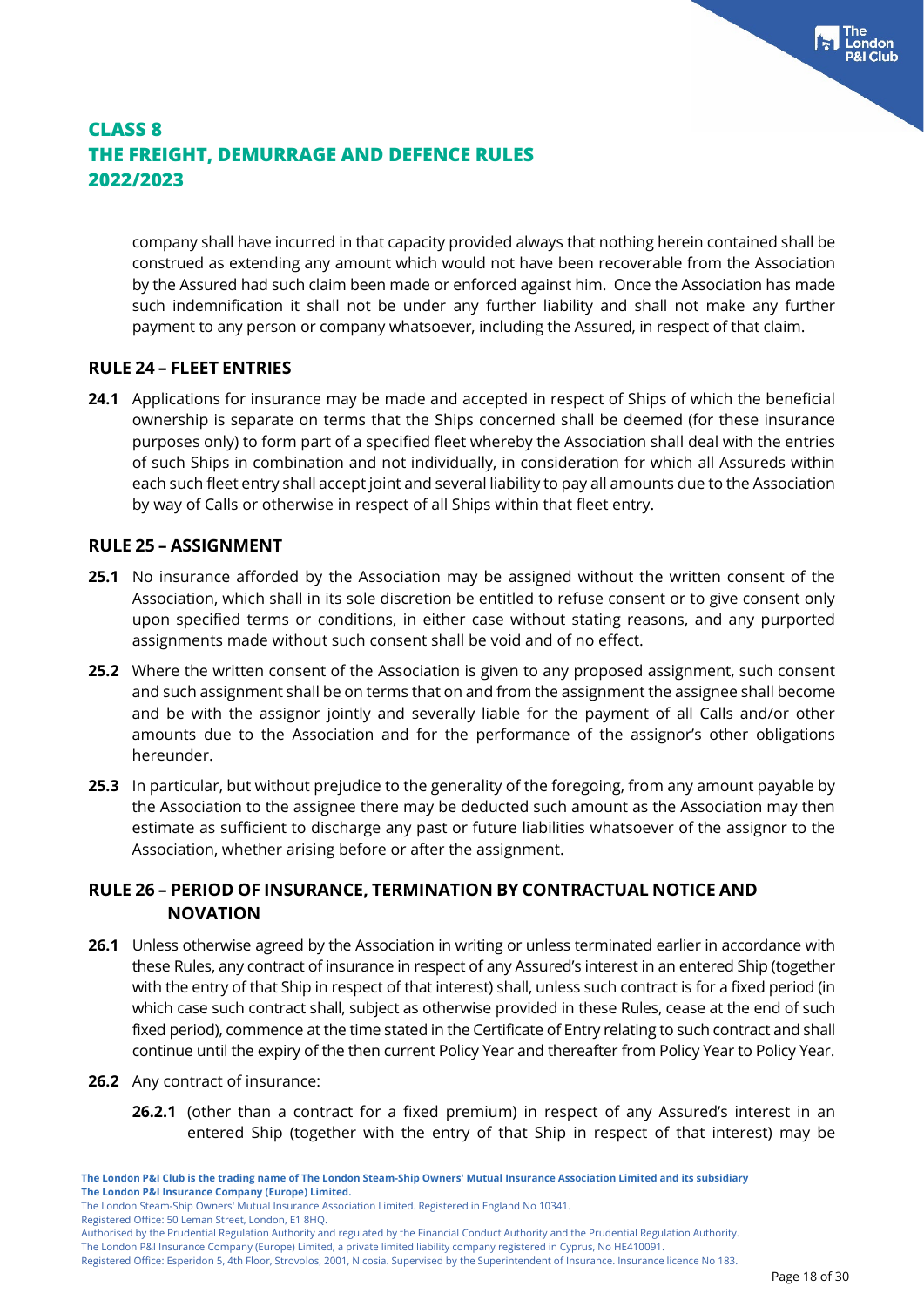terminated by the Assured only at noon GMT on 20th February of any year with not less than 30 days' written notice to the Association;

- **26.2.2** in respect of any Assured's interest in an entered Ship (together with the entry of that Ship in respect of that interest) may be terminated by the Association at any time with not less than 7 days' written notice to the Assured or, in the event that the Assured declares or manifests an intention not to pay Calls or any other amount due to the Association, whether such Calls or any other amount due to the Association be then currently due and payable or payable in the future, with immediate effect upon written notice to the Assured.
- **26.3** In the event of any sale, disposal or transfer by the Association of the whole or any part of the undertaking, property, assets or liabilities of the Association to any third party carrying on the whole or any part of the business of the Association in succession to the Association (the "Transferee"), any contract of insurance in respect of any Assured's interest in an entered Ship (together with the entry of that Ship in respect of that interest) may, subject to the approval of the Board (provided such approval was decided upon at a meeting of the Board at which not less than two thirds of the Board members present and entitled to vote voted in favour of the resolution to give such approval, or is the subject of a written resolution signed by all members of the Board), be:
	- **26.3.1** novated, in whole or in part, to the Transferee on such terms as the Board may in its sole discretion deem necessary for the purpose of implementing or giving effect to any such sale, disposal or transfer; and/or
	- **26.3.2** terminated by the Association in accordance with Rule 26.2.2 and replaced with a new contract of insurance between each Assured and the Transferee on the same terms mutatis mutandis as that Assured's original contract of insurance with the Association.

For the purpose of giving effect to this Rule 26.3, the Assured hereby consents to any novation, termination and entry into a replacement contract of insurance as referred to in Rules 26.3.1 and 26.3.2 and appoints the Association (acting through one or more members of the Board or the Managers) as agent for and on its behalf and in its name to enter into and execute any such novation, termination and replacement contract of insurance.

### **RULE 27 – TERMINATION UPON SALE, LOSS, ETC.**

- **27.1** Unless otherwise agreed by the Association in writing, any contract of insurance in respect of any Assured's interest in an entered Ship shall terminate (together with the entry of that Ship in respect of that interest) upon the happening of any of the following events:
	- **27.1.1** the Assured parting with or assigning his interest in the Ship whether by bill of sale or other formal document or in any other way whatsoever;
	- **27.1.2** the Ship is a total loss or is accepted by the hull underwriters as being a constructive, compromised or arranged total loss, save as regards the liabilities, costs and expenses resulting directly from the casualty which has given rise to such total loss or which are incurred as a result of measures taken with the Association's approval for the purpose of avoiding or minimising any such liabilities;

The London Steam-Ship Owners' Mutual Insurance Association Limited. Registered in England No 10341.

Registered Office: 50 Leman Street, London, E1 8HQ.

The London P&I Insurance Company (Europe) Limited, a private limited liability company registered in Cyprus, No HE410091.

Authorised by the Prudential Regulation Authority and regulated by the Financial Conduct Authority and the Prudential Regulation Authority.

Registered Office: Esperidon 5, 4th Floor, Strovolos, 2001, Nicosia. Supervised by the Superintendent of Insurance. Insurance licence No 183.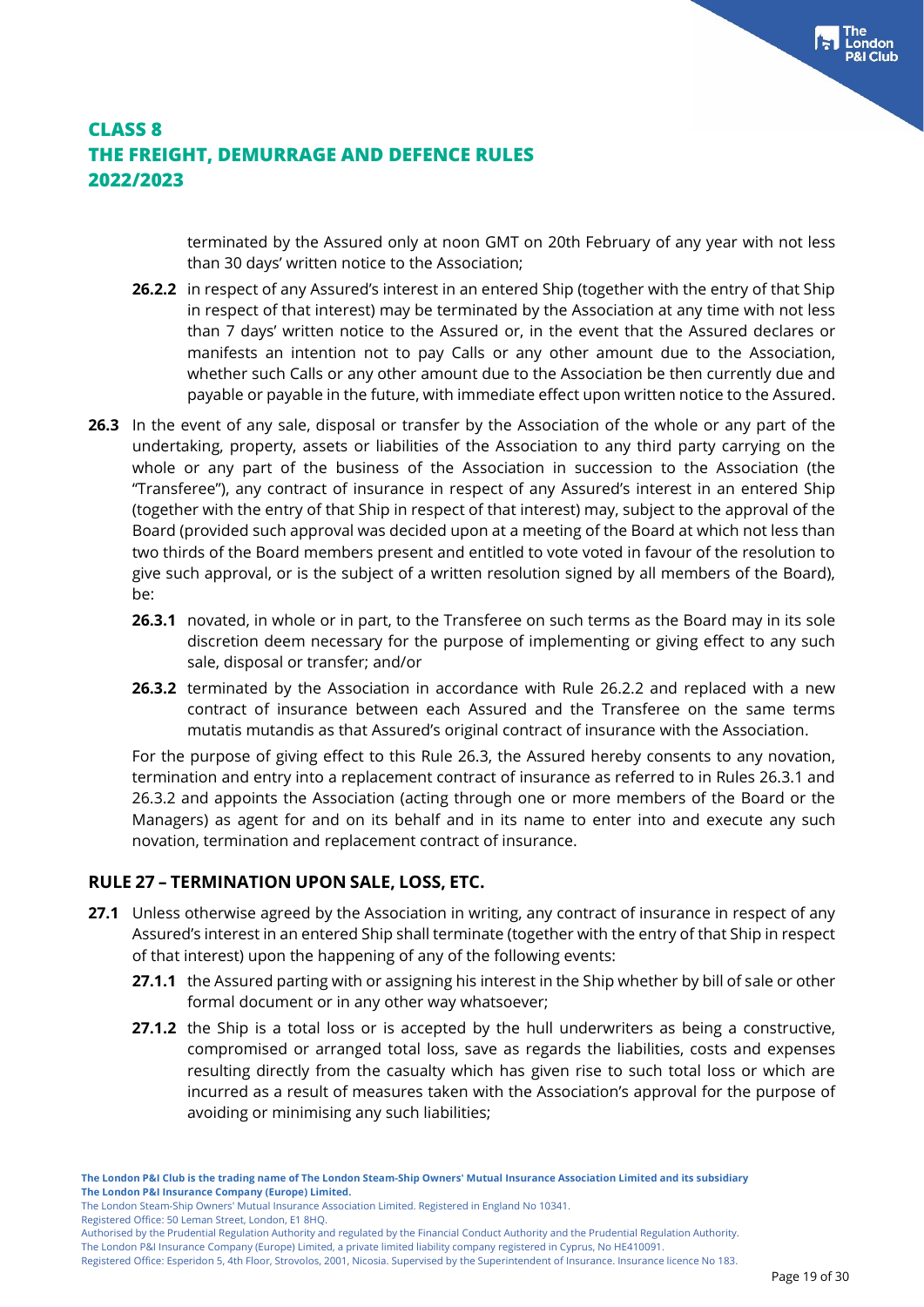- **27.1.3** the Ship being missing for ten days from the date she was last heard of or from her being posted at Lloyd's as missing, whichever shall be the earlier.
- **27.2** The Association may terminate any contract of insurance in respect of any Assured's interest in an entered Ship (together with the entry of that Ship) upon there being any change in the management or operation of the entered Ship.

### **RULE 28 – TERMINATION UPON INSOLVENCY OR LIQUIDATION**

- **28.1** Any contract of insurance in respect of any Assured's interest in an entered Ship shall terminate (together with the entry of that Ship in respect of that interest) upon the happening of any of the following events:
	- **28.1.1** where the Assured is an individual upon his death, or upon a receiving order being made against him, or upon his becoming bankrupt, or upon his making any composition or arrangement with his creditors generally, or upon his becoming incapable by reason of mental disorder of managing and administering his property and affairs;
	- **28.1.2** where the Assured is a corporation, upon the occurrence of any of the following:
		- **28.1.2.1** dissolution;
		- **28.1.2.2** a resolution for voluntary winding-up being passed (other than for purposes of company or group reorganisation);
		- **28.1.2.3** an order for compulsory winding-up being made;
		- **28.1.2.4** possession being taken by or on behalf of the holder(s) of any debenture(s) secured by a floating charge of any property comprised in or subject to the charge;
		- **28.1.2.5** any event analogous to or having an effect analogous to those set out in Rules 28.1.2.1 to 28.1.2.4 above under the applicable laws and proceedings of any jurisdiction;
		- **28.1.2.6** any action being taken by the Assured intended to procure the occurrence of any or more of the events set out in Rules 28.1.2.1 to 28.1.2.5 above.
- **28.2** Where the Assured is a corporation, the Association may terminate any contract of insurance in respect of that Assured's interest in an entered Ship (together with the entry of that Ship in respect of that interest) upon the happening of any of the following events:
	- **28.2.1** the appointment of an administrator, receiver, trustee, custodian or other similar official for it or for all or substantially all of its assets;
	- **28.2.2** the making of any general assignment, arrangement or composition with or for the benefit of creditors;
	- **28.2.3** an order granting protection from creditors being made;
	- **28.2.4** any event analogous to or having an effect analogous to those set out in Rules 28.2.1 to 28.2.3 above under the applicable laws and procedures of any jurisdiction;
	- **28.2.5** any action being taken by the Assured intended to procure the occurrence of any or more of the events set out in Rules 28.2.1 to 28.2.4 above.

The London Steam-Ship Owners' Mutual Insurance Association Limited. Registered in England No 10341.

Registered Office: 50 Leman Street, London, E1 8HQ.

Authorised by the Prudential Regulation Authority and regulated by the Financial Conduct Authority and the Prudential Regulation Authority.

The London P&I Insurance Company (Europe) Limited, a private limited liability company registered in Cyprus, No HE410091.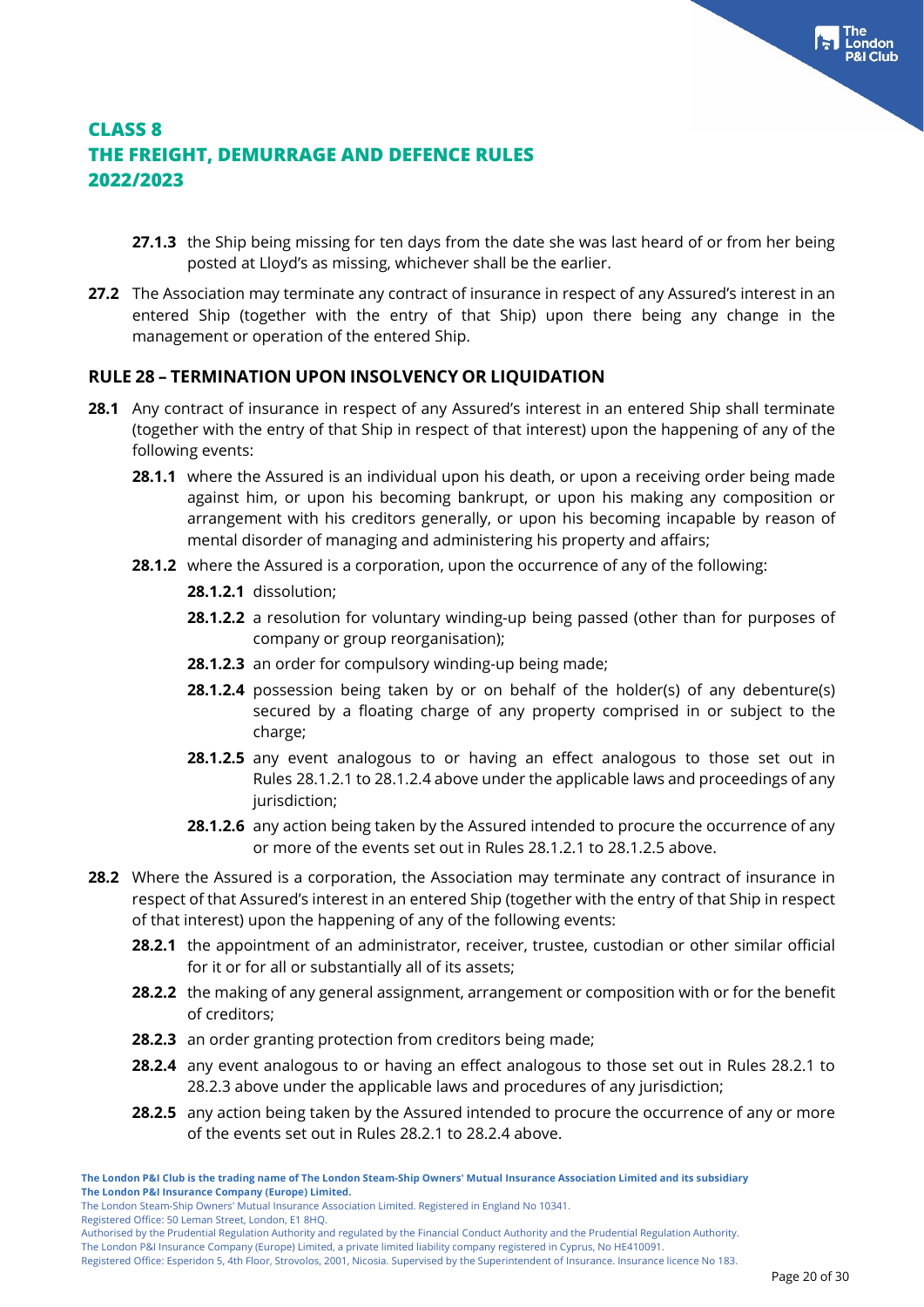#### **RULE 29 – TERMINATION**

- **29.1** If not previously terminated under Rules 26 28, any contract of insurance in respect of any interest in an entered Ship of an Assured who under the proviso in Rule 3.1.2 has ceased to have any rights of recovery by reason of his failure to pay Calls or any other amount due to the Association shall formally terminate (together with the entry of that Ship in respect of that interest) at noon GMT on the next following 20th February unless in the meantime the Association has offered terms for reinstatement of the Assured's cover (which the Association shall in no way be obliged to do) and the same have been accepted by the Assured.
- **29.2** Where the contract of insurance and/or the entry of the entered Ship is terminated under any Rule, it is agreed that the Association is entitled to a lien over the previously entered Ship.

#### **RULE 30 – REINSURANCES**

- **30.1** The Association may:
	- **30.1.1** accept reinsurance of risks insured by any other insurer or reinsurer to the extent that such risks might have been directly insured by the Association for the same persons and in respect of the same interests in the Ships concerned as by the original insurer. The terms of such reinsurance shall be as agreed between the Association and such insurer or reinsurer and such insurer or reinsurer shall, unless otherwise agreed by the Association, be bound by and be subject to these Rules as if he was an Assured and had entered a Ship in the Association for insurance;
	- **30.1.2** effect reinsurances of any risks insured or reinsured by the Association.
- **30.2** The Assured shall not be entitled to recovery in respect of that part of any legal costs, charges or disbursements which is not recovered by the Association under any reinsurance(s) arranged by the Association because of a shortfall in recovery from reinsurers thereunder by reason of a sanction, prohibition or adverse action against them by a state, international organisation or other authority or the risk thereof if payment were to be made by such reinsurers. For the purposes of this Rule 30.2, "shortfall" includes any failure or delay in recovery by the Association by reason of reinsurers making payment into a designated account in compliance with the requirements of any state, international organisation or other authority. The provisions of this Rule 30.2 shall cease to apply in respect of any shortfall to the extent the same is subsequently recovered by the Association under any reinsurance(s) arranged by the Association.

#### **RULE 31 – ANNUAL AND SUPPLEMENTARY CALLS**

- **31.1** The Assureds who have entered Ships for insurance in the Association in respect of any Policy Year (not being a year closed in accordance with Rule 33) shall (unless such entry is a Fixed Premium Entry or as may be otherwise specifically agreed) provide in accordance with the provisions of Rules 31 and 32 by way of Annual Calls or Annual and Supplementary Calls, all funds which in the sole discretion of the Board are required to meet:
	- **31.1.1** the claims, expenses and outgoings (whether incurred, accrued or anticipated) of the insurance business of the Association in respect of such Policy Year including, without

Registered Office: 50 Leman Street, London, E1 8HQ.

The London P&I Insurance Company (Europe) Limited, a private limited liability company registered in Cyprus, No HE410091.

Registered Office: Esperidon 5, 4th Floor, Strovolos, 2001, Nicosia. Supervised by the Superintendent of Insurance. Insurance licence No 183.

**The London P&I Club is the trading name of The London Steam-Ship Owners' Mutual Insurance Association Limited and its subsidiary The London P&I Insurance Company (Europe) Limited.**

The London Steam-Ship Owners' Mutual Insurance Association Limited. Registered in England No 10341.

Authorised by the Prudential Regulation Authority and regulated by the Financial Conduct Authority and the Prudential Regulation Authority.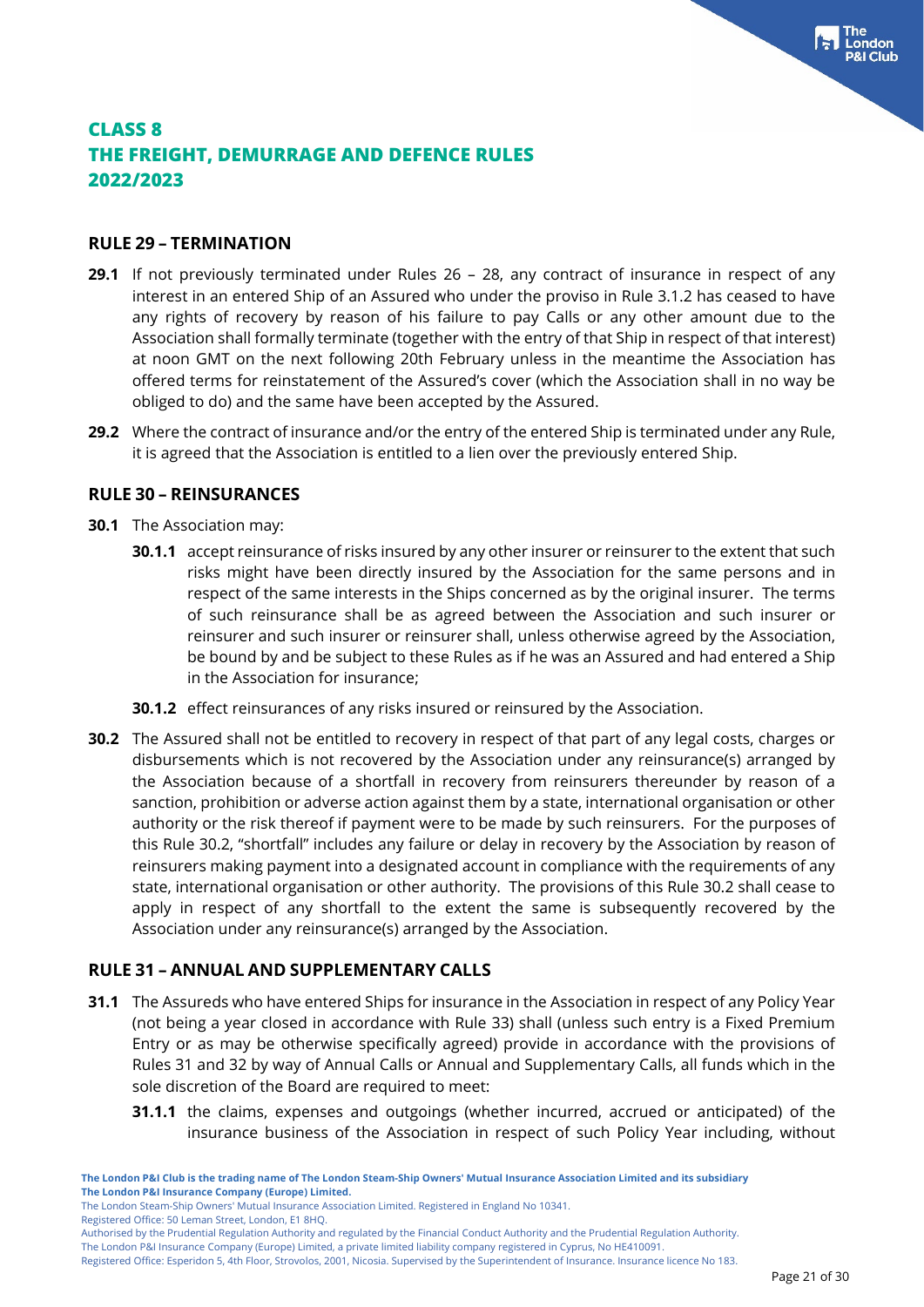prejudice to the generality of the foregoing, such excess (if any) of the claims and other outgoings in respect of any category of such business over the Calls payable to the Association in respect thereof as the Board may charge in whole or in part to such Policy Year, and any proportion of any claims, expenses or outgoings of any insurer other than the Association which has fallen or which may be thought likely to fall upon the Association by virtue of any reinsurance or pooling agreement concluded between the Association and such other insurer;

- **31.1.2** such of the general expenses of the Association as the Board may from time to time charge against the insurance business of the Association in respect of such Policy Year;
- **31.1.3** such transfers to the reserves or other accounts of the Association (as referred to in Rule 37) and for subsequent application for the purposes of such reserves or other accounts or otherwise as the Board may determine;
- **31.1.4** any deficiency (but also taking account of any surplus) which has occurred or may be thought likely to occur in any Policy Years;
- **31.1.5** any sums which the Association may by any governmental or other similar legislation or regulation be required to set aside in order to establish and/or maintain an adequate solvency margin, guarantee fund and/or other fund or capital requirement in respect of any Policy Year.
- **31.2** Towards such funds for each Policy Year Assureds shall pay an Annual Call, at the rate assessed in respect of each Assured by the Managers and shown in each Ship's Certificate of Entry for that Policy Year on the entered tonnage or on each Ship therein stated and pro rata for Ships entered for less than the whole Policy Year.
- **31.3** Further towards such funds, if determined as aforesaid by the Board to be required in accordance with Rule 31.1 for any Policy Year, the Board may direct that a Supplementary Call(s) shall be paid, the amount(s) of which shall be stated as a uniform percentage of the Annual Call payable by each Assured for that Policy Year.

### **RULE 32 – GENERAL INCREASE OR REDUCTION IN CALLS**

**32.1** The Board may determine a general increase or reduction in Annual Call rates for the immediately following Policy Year which shall be notified to Assureds not later than the previous 31st December so as to apply with effect from the start of the immediately following Policy Year to all Ships whose entries are then continuing on the basis of which Annual Calls shall be assessed in respect of each Assured by the Managers and shown in each Ship's Certificates of Entry for that Policy Year.

### **RULE 33 – CLOSING OF POLICY YEARS**

**33.1** With effect from such date as the Board shall in its sole discretion determine after the end of each Policy Year, but no sooner than 36 months from its commencement, the Board shall declare the same closed for Supplementary Calls, after which no further Supplementary Calls shall be levied in respect thereof.

The London Steam-Ship Owners' Mutual Insurance Association Limited. Registered in England No 10341.

Registered Office: 50 Leman Street, London, E1 8HQ.

Authorised by the Prudential Regulation Authority and regulated by the Financial Conduct Authority and the Prudential Regulation Authority.

The London P&I Insurance Company (Europe) Limited, a private limited liability company registered in Cyprus, No HE410091.

Registered Office: Esperidon 5, 4th Floor, Strovolos, 2001, Nicosia. Supervised by the Superintendent of Insurance. Insurance licence No 183.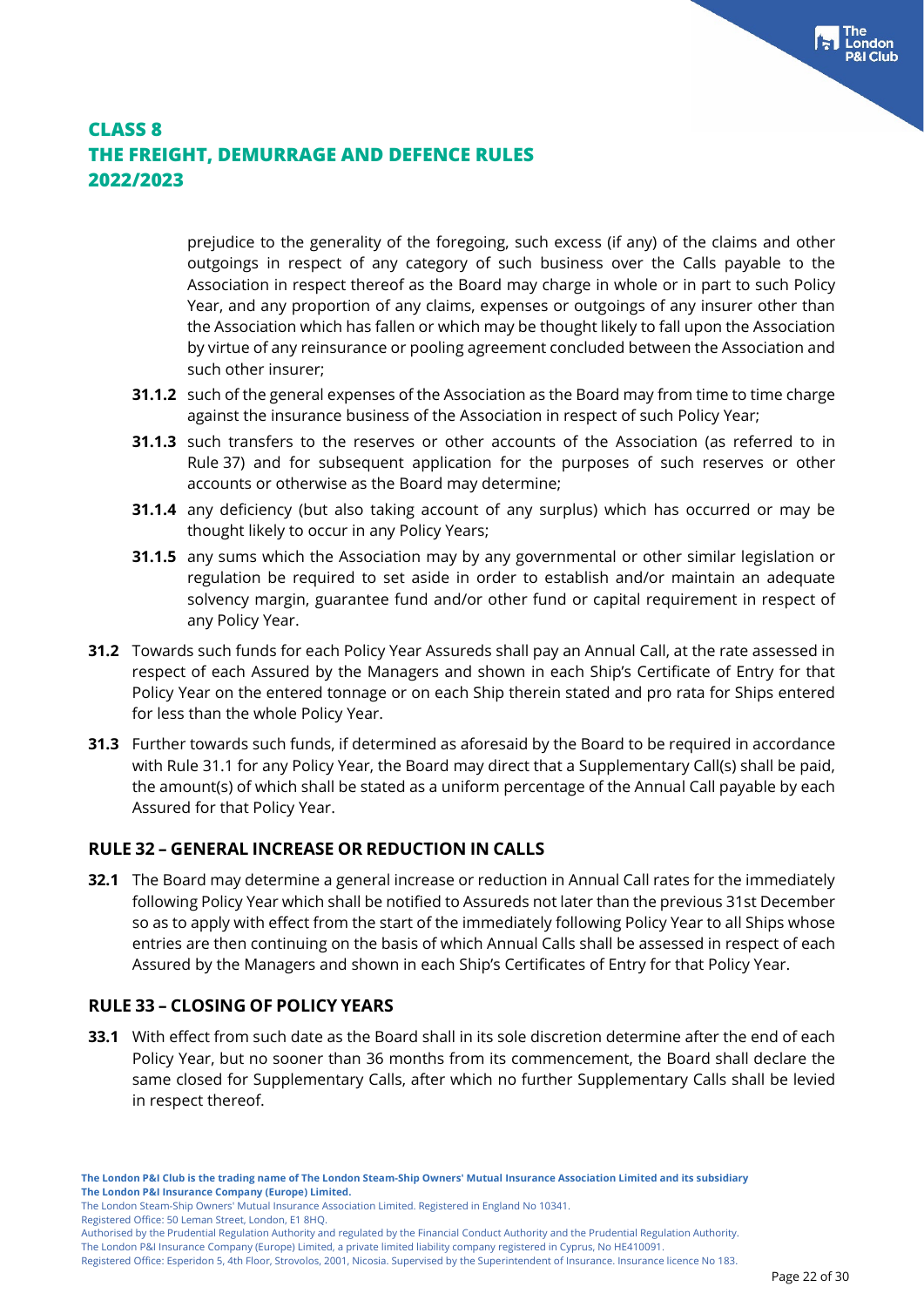- **33.2** The Board may declare any Policy Year closed for Supplementary Calls notwithstanding that it is known or anticipated that there are in existence or may in the future arise legal costs, charges or disbursements recoverable in respect of such Policy Year which have not yet accrued or the validity, extent or amount of which have yet to be established.
- **33.3** If upon the closing of any Policy Year it shall appear to the Board that the whole of the Calls and other receipts in respect of such Policy Year (and of all transfers from reserves and provisions made for the credit of or in respect of that Policy Year), is unlikely to be required to meet the claims, expenses and outgoings arising in respect of that Policy Year (as referred to in Rule 31), then the Board may decide to dispose of any excess which in their opinion is not so required in one or any of the following ways:
	- **33.3.1** by transferring the excess or any part thereof to the reserves of the Association in accordance with Rule 37;
	- **33.3.2** by applying the excess or any part thereof to meet any deficiency which has occurred or may be thought likely to occur in any closed Policy Year or Years;
	- **33.3.3** by returning the excess or any part thereof to those Assureds entered in respect of such Policy Year (unless such entry is a Fixed Premium Entry) in proportion to the Annual Call payable by Assureds in respect of such Policy Year (after taking into account any returns or rebates applicable thereto under their terms of entry or under any other provision of these Rules) save that no return shall be made to any Assured whose entry ceased in the course of such Policy Year by reason of Rule 28 or Rule 29 or whose liability for Calls in respect of such Policy Year has been assessed under the provisions of Rule 35.
- **33.4** If upon the closing of any Policy Year it shall appear to the Board that the claims, expenses and outgoings arising in respect of that Policy Year (as referred to in Rule 31) exceed or are likely to exceed the totality of the Calls and other receipts in respect of such Policy Year (and of all transfers from reserves and provisions made for the credit of or in respect of such Policy Year), then the Board may decide to provide for such deficiency in any one or more of the following ways:
	- **33.4.1** by transferring funds from the reserves or other accounts of the Association;
	- **33.4.2** by transferring funds standing to the credit of any different closed Policy Year;
	- **33.4.3** by levying a Supplementary Call(s) in respect of any open Policy Year with the intention (as permitted by Rule 31) of applying a part thereof to meet any such deficiency.
- **33.5** At any time after any Policy Year shall have been closed the Board may resolve to amalgamate the accounts of two or more closed Policy Years and to pool the amounts standing to the credit of the same. If the Board shall so resolve then the two or more closed Policy Years concerned shall for all purposes be treated as though they constituted a single closed Policy Year.

#### **RULE 34 – PAYMENT OF CALLS AND PREMIUMS**

**34.1** Save as provided below in this Rule 34.1, Calls and (in relation to Fixed Premium Entries) fixed premiums shall be payable in such instalments and on such dates as the Board shall specify, and without set-off of any amount due or alleged to be due by the Association to any Assured on any ground or of any kind whatsoever including set-off which might otherwise have arisen by reason

Registered Office: 50 Leman Street, London, E1 8HQ.

The London P&I Insurance Company (Europe) Limited, a private limited liability company registered in Cyprus, No HE410091.

Registered Office: Esperidon 5, 4th Floor, Strovolos, 2001, Nicosia. Supervised by the Superintendent of Insurance. Insurance licence No 183.

The London Steam-Ship Owners' Mutual Insurance Association Limited. Registered in England No 10341.

Authorised by the Prudential Regulation Authority and regulated by the Financial Conduct Authority and the Prudential Regulation Authority.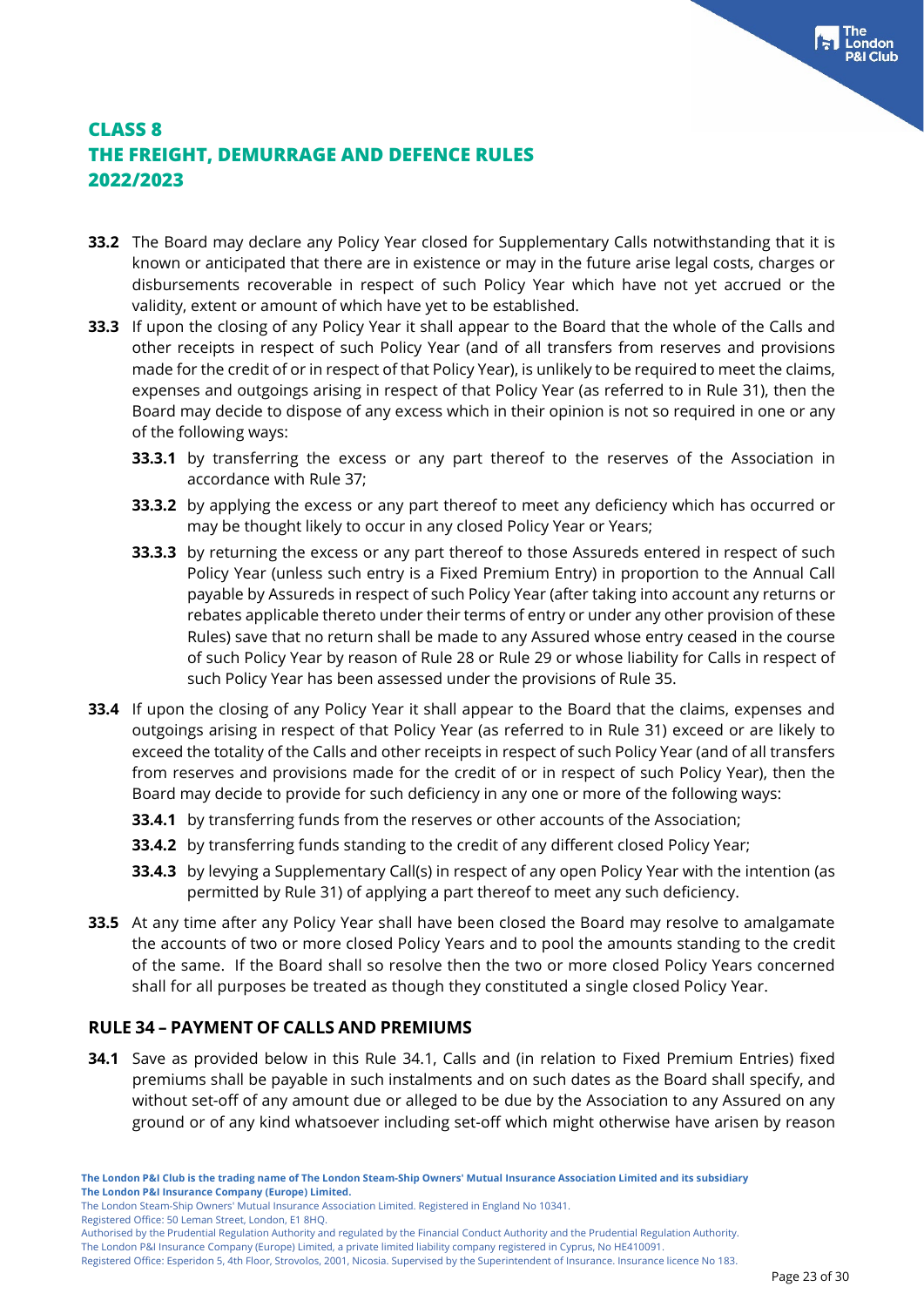of the bankruptcy or winding up of the Assured (whether or not any set-off has been allowed by the Association at any time in the past) except to the extent that in requiring payment of the subject amount the Association itself shall have already allowed a set-off or credit in favour of the Assured. Upon the termination of an Assured's contract of insurance all Calls (including all instalments thereof falling due for payment after the time of such termination) or (in relation to Fixed Premium Entries) fixed premiums in respect of such contract and remaining unpaid at the time of such termination shall become immediately due and payable notwithstanding that the due date for payment in respect of any such Calls (including any instalment thereof) or fixed premiums falls after the time of such termination.

- **34.2** The Association may decline a request by any Assured or former Assured to pay all or any part of any Call(s) or fixed premiums payable by him in a currency other than U.S. dollars.
- **34.3** A copy of the resolution of the Board authorising any Call(s) certified by the Managers to be a true copy and a certificate signed by the Managers with the amount due by an Assured in respect of such Call(s) shall be sufficient evidence of the Call(s) and the amount due by that Assured in respect thereof.
- **34.4** The amount or amounts specified in Rule 34.3 as being payable by an Assured or former Assured shall for all purposes (including the purposes of Rule 29) be and be deemed to be properly due as a debt from the Assured or former Assured to the Association at the time or times so specified and he shall have no right to question an assessment made pursuant to Rule 34.3 save that after payment thereof in full to the Association, he shall be entitled to claim repayment thereof in whole or in part by referring such matter to arbitration in accordance with Rule 42.
- **34.5** Without prejudice to any other provisions contained in these Rules the Board may in its sole discretion at any and all times determine the rate of interest which shall be payable to the Association on any Call(s) or other amounts due to the Association (including amounts due under Rule 35) as from the due date of payment or such later date as the Board may in its sole discretion consider fit.
- **34.6** If any Annual and/or Supplementary Call(s) or other payment due from an Assured or former Assured to the Association is not paid and if the Association decides that payment cannot be obtained, the sums required to make good any resulting shortfall or deficiency in the funds of the Association shall be deemed to be expenses of the Association for which, as the Board may in its sole discretion determine, Call(s) may be levied in accordance with Rules 31 and 32, as the case may be, or reserves may be applied in accordance with Rules 33 and 37.
- **34.7** An Assured shall pay on demand to the Association the amount of any premium tax or other excise tax for which the Association determines it or the Assured has or may become liable and shall indemnify and hold harmless the Association in respect of any loss, damage, liability, cost or expense which the Association may incur in respect of such premium tax or other excise tax.

Registered Office: 50 Leman Street, London, E1 8HQ.

The London P&I Insurance Company (Europe) Limited, a private limited liability company registered in Cyprus, No HE410091.

Registered Office: Esperidon 5, 4th Floor, Strovolos, 2001, Nicosia. Supervised by the Superintendent of Insurance. Insurance licence No 183.

The London Steam-Ship Owners' Mutual Insurance Association Limited. Registered in England No 10341.

Authorised by the Prudential Regulation Authority and regulated by the Financial Conduct Authority and the Prudential Regulation Authority.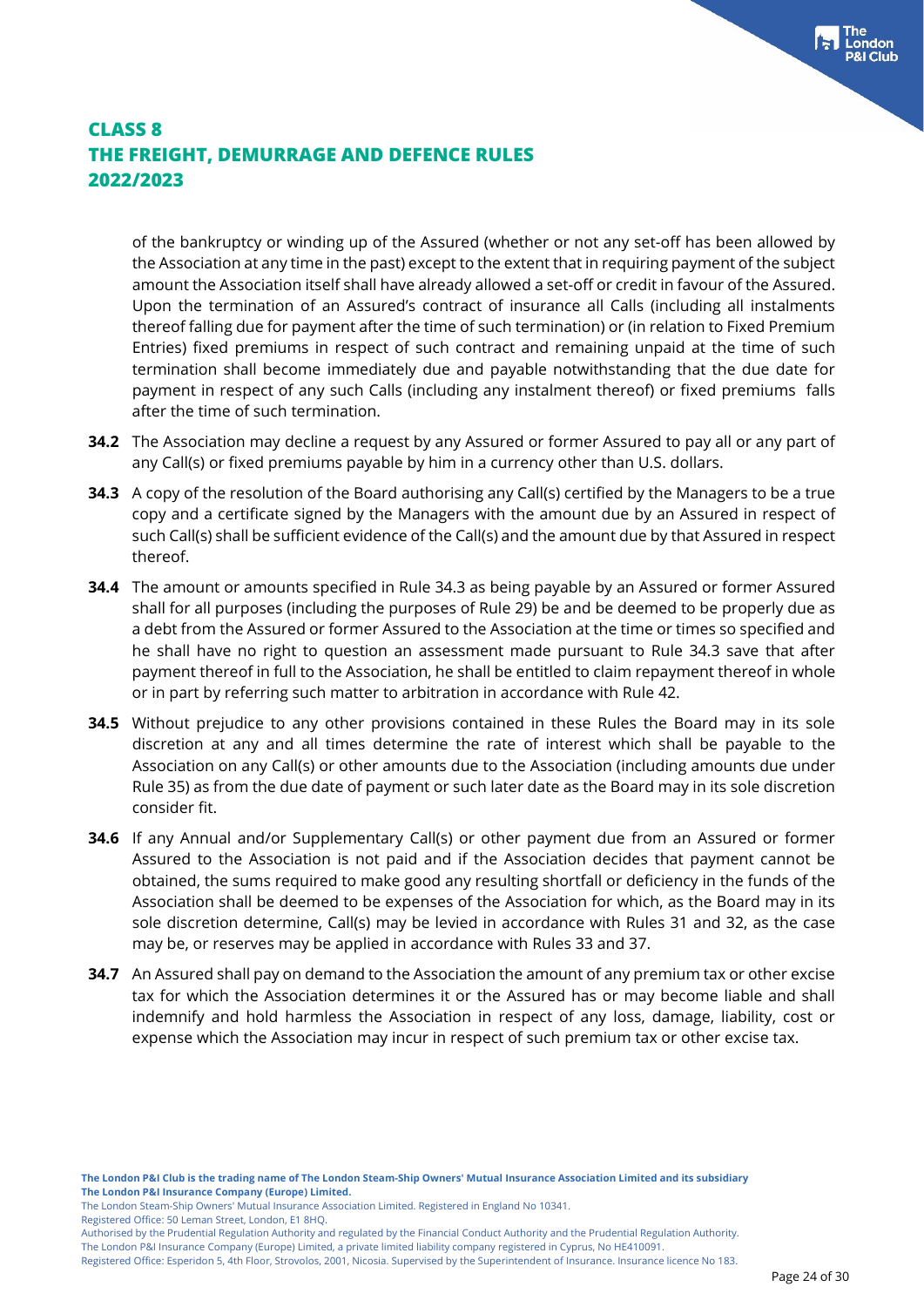#### **RULE 35 – RELEASE CALLS**

- **35.1** Subject to the provisions of this Rule 35, upon or at any time after the termination of entry of any Ship for any reason, a Release Call may be charged by the Association in lieu of any Supplementary Call for open Policy Years during which such Ship shall have been entered.
- **35.2** The amount of any Release Call which shall be so charged for any open Policy Year shall be such percentage of the Annual Call as the Board shall from time to time determine.
- **35.3** Once paid, a Release Call shall not in any circumstances be returnable, notwithstanding any subsequent reduction in the amounts chargeable for the Policy Years concerned; nor shall the Assured have any right to share in any return of surplus for any such Policy Year in respect of a Ship for which any Release Call has been paid or is payable, but payment of a Release Call shall discharge an Assured from any future liability for any Supplementary Call in lieu of which such Release Call has been charged.
- **35.4** At any time after the termination of entry of any Ship, at the request in writing of any Assured who would otherwise be liable to pay any Supplementary Call in respect thereof, the Association may (but shall not be required to) assess and give notice to the Assured of the amount chargeable in accordance with Rule 35.2 by way of Release Call in respect of that Ship for all open Policy Years or such of them as may be specified in the request. If the Assured does not accept the amount so chargeable by way of Release Call within 30 days of the Association's notice, liability to pay any Supplementary Call (whether levied before, on or after the date of the Association's notice) will continue subject to the right of the Assured to make a further request which shall operate afresh as described above and to the right of the Association to impose a Release Call in accordance with Rule 35.5. If the Assured accepts the amount so chargeable by way of Release Call, debit notes will be issued and shall be due and payable by the Assured immediately.
- **35.5** Whether or not any request shall have been made in accordance with Rule 35.4, and notwithstanding the acceptance or otherwise by the Assured pursuant to that Rule, upon or at any time after the termination of entry of any Ship, a Release Call in respect of any Supplementary Call in the relevant amounts chargeable in accordance with Rule 35.2 for all open Policy Years during which such Ship shall have been entered may be imposed by the Association upon any Assured who would otherwise be liable to pay any such Call. Debit notes for such Release Calls may be rendered without previous notice and shall be due and payable immediately.
	- **35.5.1** PROVIDED that such debit notes (and the imposition of Release Calls thereby effected) shall be cancelled if within 30 days from the date of the debited Release Call (unless otherwise agreed by the Association in writing) the Association shall have received a bank guarantee which will pay on the written demand of the Association any future Supplementary Call in respect of the Ship concerned, for which the Assured shall remain liable in full. Such bank guarantee shall be:
		- **35.5.1.1** enforceable in London;
		- **35.5.1.2** acceptable to the Association; and
		- **35.5.1.3** for an amount equal to the debited Release Call(s).

The London Steam-Ship Owners' Mutual Insurance Association Limited. Registered in England No 10341.

Registered Office: 50 Leman Street, London, E1 8HQ.

Authorised by the Prudential Regulation Authority and regulated by the Financial Conduct Authority and the Prudential Regulation Authority.

The London P&I Insurance Company (Europe) Limited, a private limited liability company registered in Cyprus, No HE410091.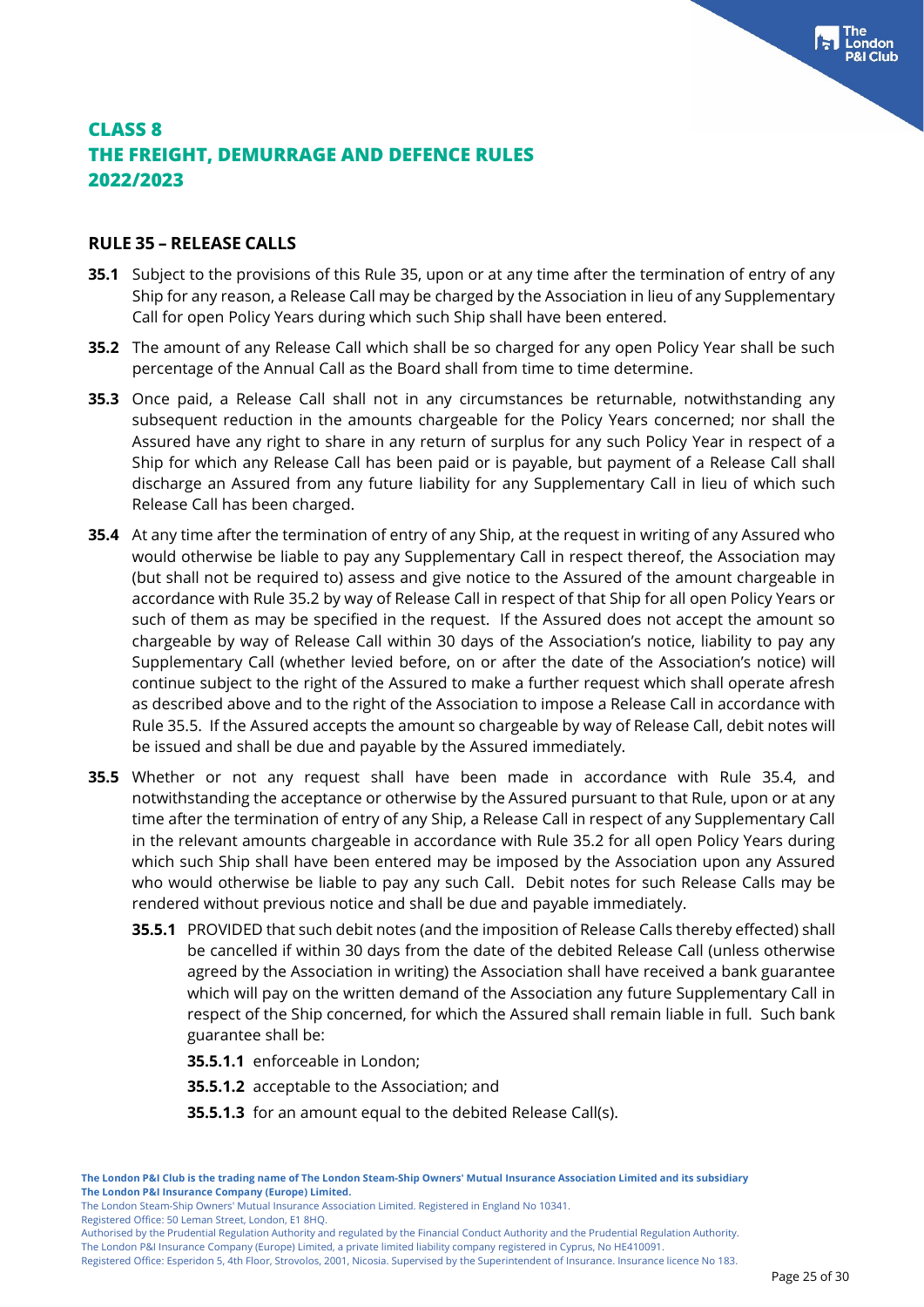- **35.6** If, while a Release Call which has become due and payable is unpaid (and if payment of future Supplementary Calls is not guaranteed in accordance with Rule 35.5.1), the Board determines in accordance with Rule 35.2 that a Release Call for any relevant Policy Year shall be charged at a higher percentage of the Annual Call or (as the case may be) a higher amount per gross ton, or where not determined gross registered ton, than the percentage or amount that was applicable at the time when the Release Call was notified pursuant to Rule 35.4 or imposed pursuant to Rule 35.5 (as the case may be), the Association may apply the increase to the outstanding Release Call and render a debit note for the appropriate additional higher amount, which shall be due and payable immediately, but the proviso in Rule 35.5.1 shall apply mutatis mutandis to any debit note issued pursuant to this Rule.
- **35.7** The Association may, at any time while a Release Call which has become due and payable is unpaid (and if payment of any future Supplementary Call is not guaranteed in accordance with Rule 35.5.1), cancel the Release Call by notice in writing to the Assured, whereupon the Assured shall be liable to pay all Supplementary Calls in respect of which the Release Call had been charged, whether levied before, on or after the date of cancellation.

#### **RULE 36 – LAID-UP RETURNS**

- **36.1** Subject to any special terms or conditions which may have been agreed, an entered Ship safely laid up and so maintained in any safe port or place without cargo on board and free of time or voyage charterparty commitment for 90 or more consecutive days computed from the day of finally being laid up there to the day of departure, one only being included, shall be allowed a pro rata return of Calls for such period at 50% after deduction of such allowance for reinsurance, costs and expenses as the Association may from time to time determine.
- **36.2** The Association shall be entitled to reject any claim for a return of Calls made under this Rule in the event that the Assured does not give the Association prompt notice of the layup of an entered Ship, together with details of the port or place at which the entered Ship is to be laid up, and in the event that the Assured has not given the Association notice in writing of any claim within 3 months of the entered Ship ceasing to be laid up.

#### **RULE 37 – RESERVES**

- **37.1** The Board may in its sole discretion establish, maintain and apply such reserve funds or accounts, including without limitation a Calls Equalisation Account, for any or all of the following contingencies or purposes:
	- **37.1.1** to stabilise the level of Supplementary Calls from one Policy Year to another;
	- **37.1.2** to eliminate the need to levy Supplementary Calls in respect of any Policy Year, whether past, present or future, or to reduce the need for or level of any such Calls;
	- **37.1.3** to eliminate or reduce any deficiency which may have occurred or is considered likely to occur in respect of any closed Policy Year;
	- **37.1.4** to protect the Association against any actual or prospective losses on foreign exchange transactions or on realised or unrealised investments; or

The London Steam-Ship Owners' Mutual Insurance Association Limited. Registered in England No 10341.

Registered Office: 50 Leman Street, London, E1 8HQ.

Authorised by the Prudential Regulation Authority and regulated by the Financial Conduct Authority and the Prudential Regulation Authority.

The London P&I Insurance Company (Europe) Limited, a private limited liability company registered in Cyprus, No HE410091.

Registered Office: Esperidon 5, 4th Floor, Strovolos, 2001, Nicosia. Supervised by the Superintendent of Insurance. Insurance licence No 183.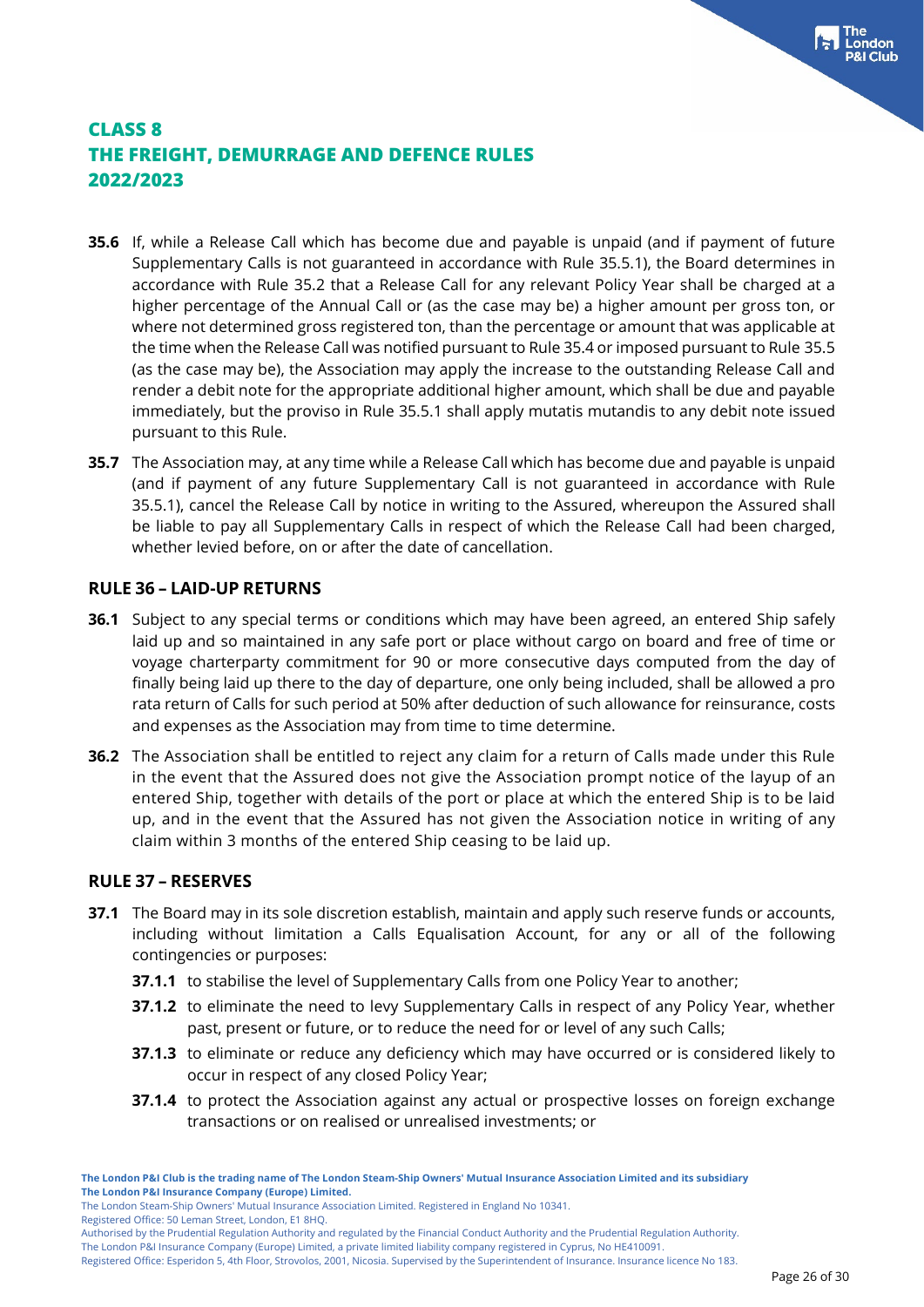- **37.1.5** such other contingency or purpose beneficial to the Association as the Board may in its sole discretion determine.
- **37.2** The Board may in its sole discretion apply the whole or any part of any reserve fund or account for any of the contingencies or purposes set out in Rule 37.1 above and in respect of any Policy Year irrespective of the purpose or purposes for which that reserve fund or account was established and irrespective of the Policy Year or Years from which the funds or account originated, provided that such application shall be considered by the Board to be beneficial to the Association. The Board may also in its sole discretion transfer sums from one reserve to another within the same Class, but shall not be entitled to use any reserve fund or account established from Calls or funds of one Class for the benefit of any other Class, nor to transfer such reserve fund or account between different Classes.
- **37.3** Reserve funds or accounts may be raised by the Board resolving that there shall be transferred to and applied for the purposes of any such reserve funds or accounts a specified amount or proportion of:
	- **37.3.1** any Annual or Supplementary Calls, upon the rate of such Calls being decided; or
	- **37.3.2** any funds standing to the credit of a Policy Year upon such Policy Year being closed.

#### **RULE 38 – INVESTMENTS**

- **38.1** The funds of this Class may be invested under the direction of the Board by means of the purchase of such stocks, shares, bonds, debentures or other securities or the purchase of such currencies, commodities, or other real or personal property, or by means of being deposited in such accounts on such terms and in such manner as the Board may in its sole discretion determine. The funds of this Class may also be invested by such other method as the Board may approve.
- **38.2** Unless the Board decides otherwise, all or any of the funds standing to the credit of any Policy Year or of any reserve or account shall be pooled and invested as one fund.
- **38.3** If any funds shall have been so pooled and invested the Board may in its sole discretion apportion as it thinks fit the income arising on the pooled investments (including capital gains and losses and gains and losses on foreign exchange transactions) among and between the different Policy Years, reserves, funds and accounts from which the invested funds originated.
- **38.4** Without prejudice to Rule 38.3 above, the Board may, after the closing of any Policy Year, in its sole discretion direct that such year shall not be credited with any share of the apportionments made under that paragraph and that its share shall instead be credited to any reserve fund or account maintained by the Association.

#### **RULE 39 – PROVISION FOR EXPENSES**

**39.1** Towards the expenses attendant on carrying into effect the purposes and object of this Class the Association shall pay to the Managers out of the funds of this Class an amount as the Board shall from time to time determine.

The London Steam-Ship Owners' Mutual Insurance Association Limited. Registered in England No 10341.

Registered Office: 50 Leman Street, London, E1 8HQ.

Authorised by the Prudential Regulation Authority and regulated by the Financial Conduct Authority and the Prudential Regulation Authority.

The London P&I Insurance Company (Europe) Limited, a private limited liability company registered in Cyprus, No HE410091.

Registered Office: Esperidon 5, 4th Floor, Strovolos, 2001, Nicosia. Supervised by the Superintendent of Insurance. Insurance licence No 183.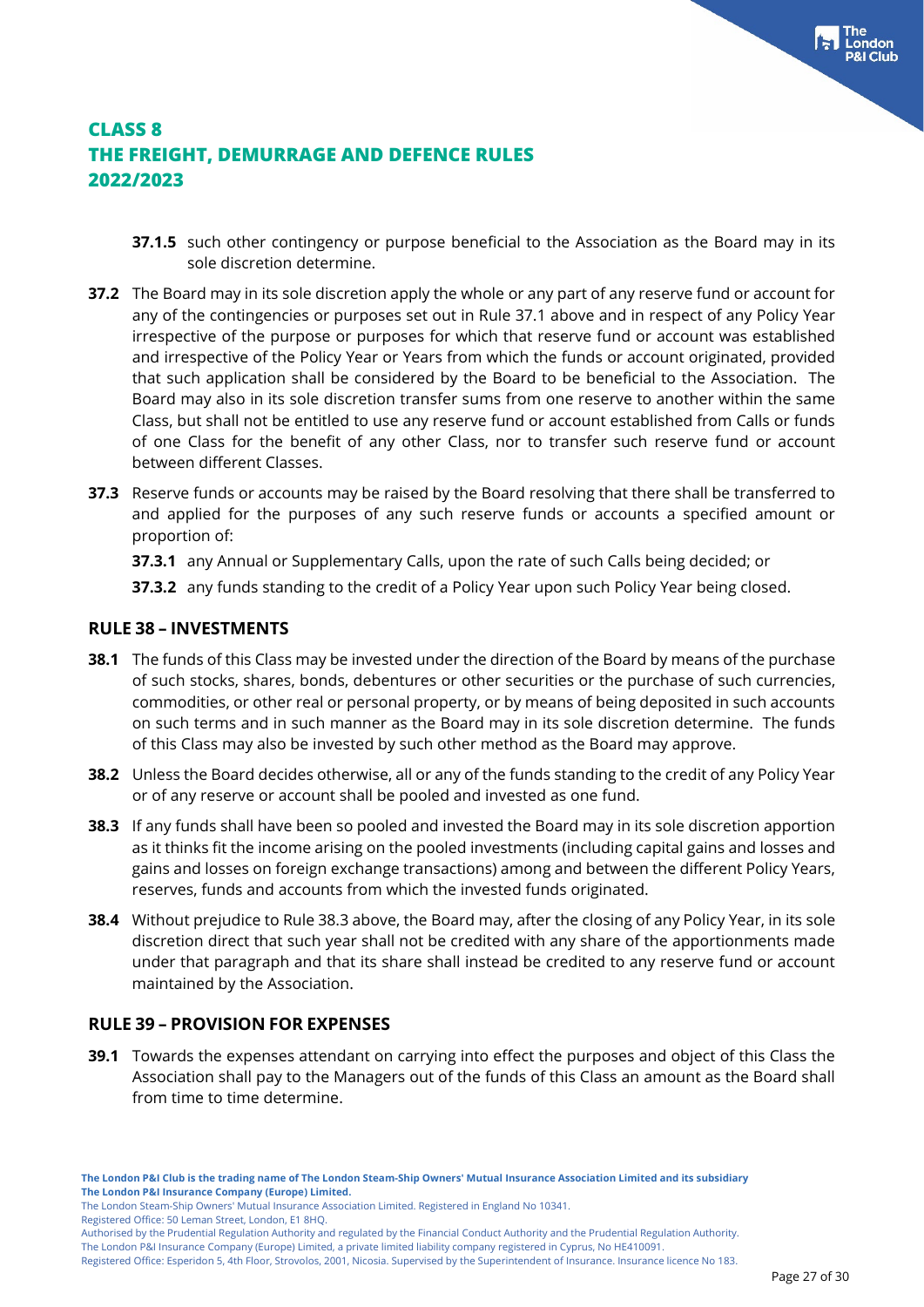#### **RULE 40 – NOTICES**

- **40.1** Service of any notice or other document required under these Rules by the Association on an Assured may be sent through the post in a prepaid letter or by courier, facsimile or by Electronic Means all of which shall be addressed to the Assured at any address identified by him to the Association expressly or impliedly as his place of business,
	- **40.1.1** PROVIDED that if the entry of a Ship in the Association on behalf of an Assured is through a broker or other agent on behalf of an Assured or if the Association has been notified that a broker or other agent is to be involved in any manner whatsoever with the entry of the Ship, any such notice or other document may be addressed to that broker or agent and served at the address of any place of business of that broker or agent and such service shall be deemed to be service on the Assured. In these Rules "address" in relation to 'Electronic Means' has the meaning set out in paragraph 7(1) of Part 3 of Schedule 4 and paragraph 7(1) of Part 3 of Schedule 5 of the Companies Act 2006.
- **40.2** Service of any notice or other document required under these Rules by an Assured on the Association may be by any of the methods described in Rule 40.1, sent to the address of the registered office of the Association.
- **40.3** If posted, any such notice or other document as referred to in Rules 40.1, 40.1.1 and 40.2 shall be deemed to have been served 24 hours after the letter containing the same was put into the post, and in proving such service it shall be sufficient to prove that the letter containing the notice or document was properly addressed and put into the post as a prepaid letter. Any such notice or other document sent by courier shall be deemed to have been served at the time of delivery and any such notice or other document sent by facsimile or by Electronic Means shall be deemed to have been served at the time it was sent and in proving such service it shall be sufficient to prove that the notice or other document was duly despatched.
- **40.4** Every successor, legal personal representative, receiver, curator bonis or other legal curator, trustee in bankruptcy or liquidator of an Assured shall be bound by a notice or other document given as aforesaid if sent as aforesaid, notwithstanding that the Association may have notice of the Assured's death, mental disorder, bankruptcy, liquidation, incapacity or administration.

#### **RULE 41 – FORBEARANCE**

**41.1** No act, omission, course of dealing, forbearance, delay or indulgence of any kind by the Association in enforcing any of these Rules or any contractual terms or conditions, shall be treated as any waiver of any of the Association's rights thereunder, the strict enforcement of which the Association shall at all times and without notice be entitled to insist upon notwithstanding any of the matters aforesaid.

#### **RULE 42 – JURISDICTION AND LAW**

**42.1** These Rules and any contract of insurance entered into by the Association shall be governed by and construed in accordance with English law and shall be subject to the provisions of the Marine Insurance Act 1906 and the Insurance Act 2015 and any statutory modifications thereof except

The London Steam-Ship Owners' Mutual Insurance Association Limited. Registered in England No 10341.

Registered Office: 50 Leman Street, London, E1 8HQ.

Authorised by the Prudential Regulation Authority and regulated by the Financial Conduct Authority and the Prudential Regulation Authority.

The London P&I Insurance Company (Europe) Limited, a private limited liability company registered in Cyprus, No HE410091.

Registered Office: Esperidon 5, 4th Floor, Strovolos, 2001, Nicosia. Supervised by the Superintendent of Insurance. Insurance licence No 183.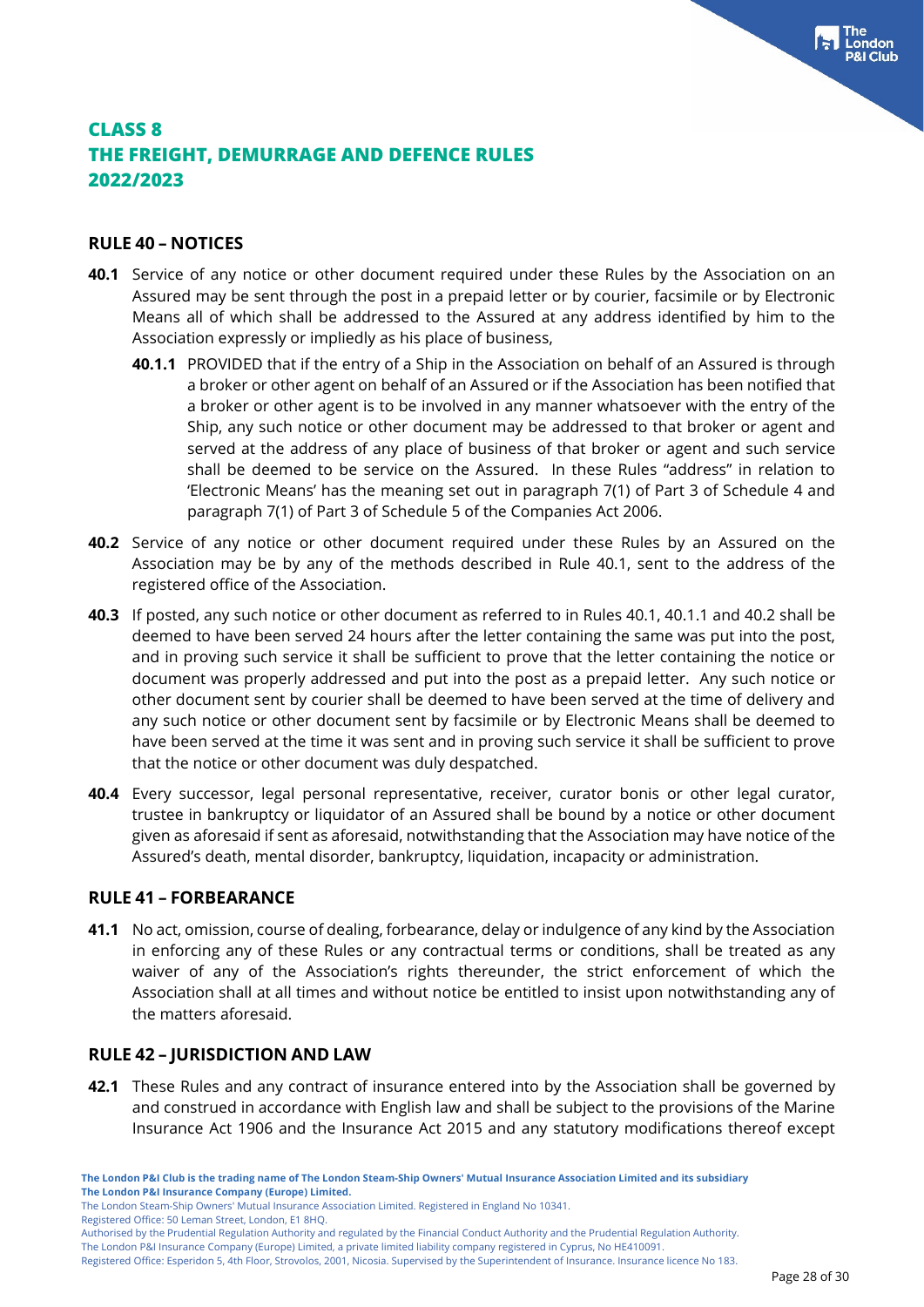insofar as such Acts or modification may have been excluded by these Rules or by any terms of such contracts.

- **42.1.1** The following provisions of the Insurance Act 2015 ("the Act") are excluded as follows:
	- (i) Section 8 and Section 14 of the Act are excluded. As a result any breach of the duty of fair presentation and/or the duty of good faith shall entitle the Association to avoid this insurance in all circumstances.
	- (ii) Section 10 of the Act is excluded. As a result if the Assured fails to comply with any warranty in these Rules and/or any contract of insurance, the Association shall be discharged from liability from the date of the breach, regardless of whether the breach is subsequently remedied.
	- (iii) Section 11 of the Act is excluded. As a result if the Assured fails to comply with any term of these Rules and/or the contract of insurance, the Association's liability may be excluded, limited or discharged in accordance with these Rules notwithstanding that the breach could not have increased the risk of the loss which actually occurred in the circumstances in which it occurred.
	- (iv) Section 13 of the Act is excluded. As a result the Association shall be entitled to exercise its right to terminate any contract of insurance in respect of the Assured in the event that a fraudulent claim is submitted by or on behalf of the Assured and/or any affiliated or associated company of the Assured.
	- (v) Section 13A of the Act is excluded. Any contract of insurance between the Association and the Assured shall not be subject to nor shall the Association be in breach of any implied term that it will pay any sums due in respect of a claim within a reasonable time save that the Association may not deliberately or recklessly fail to do so.
- **42.2** Subject to Rule 33.4 of Class 5 if any difference or dispute shall arise between an Assured (or any other person) and the Association out of or in connection with these Rules, or out of any contract between the Assured and the Association, or as to the rights or obligations of the Association or the Assured thereunder, or in connection therewith, or as to any other matter whatsoever, such difference or dispute shall be referred to arbitration in London in accordance with the Arbitration Act 1996 and any statutory modification or re-enactment thereof save to the extent necessary to give effect to the provisions of this Rule. The arbitration shall be conducted in accordance with the London Maritime Arbitrators' Association (LMAA) Terms current at the time when the arbitration proceedings are commenced. The reference shall be to three arbitrators and the arbitrators shall all be full members of the LMAA and/or Queen's Counsel practising at the Commercial Bar in London.

A party wishing to refer a dispute to arbitration shall appoint its arbitrator and send notice of such appointment in writing to the other party requiring the other party to appoint its own arbitrator within fourteen (14) calendar days of that notice and stating that it will appoint its arbitrator as sole arbitrator unless the other party appoints its own arbitrator and gives notice that it has done so within the fourteen (14) days specified. If the other party does not appoint its own arbitrator and give notice that it has done so within the fourteen (14) days specified, the party referring a dispute to arbitration may, without the requirement of any further prior notice to the other party, appoint its arbitrator as sole arbitrator and shall advise the other party accordingly. The award of a sole

Registered Office: 50 Leman Street, London, E1 8HQ.

The London Steam-Ship Owners' Mutual Insurance Association Limited. Registered in England No 10341.

Authorised by the Prudential Regulation Authority and regulated by the Financial Conduct Authority and the Prudential Regulation Authority.

The London P&I Insurance Company (Europe) Limited, a private limited liability company registered in Cyprus, No HE410091.

Registered Office: Esperidon 5, 4th Floor, Strovolos, 2001, Nicosia. Supervised by the Superintendent of Insurance. Insurance licence No 183.